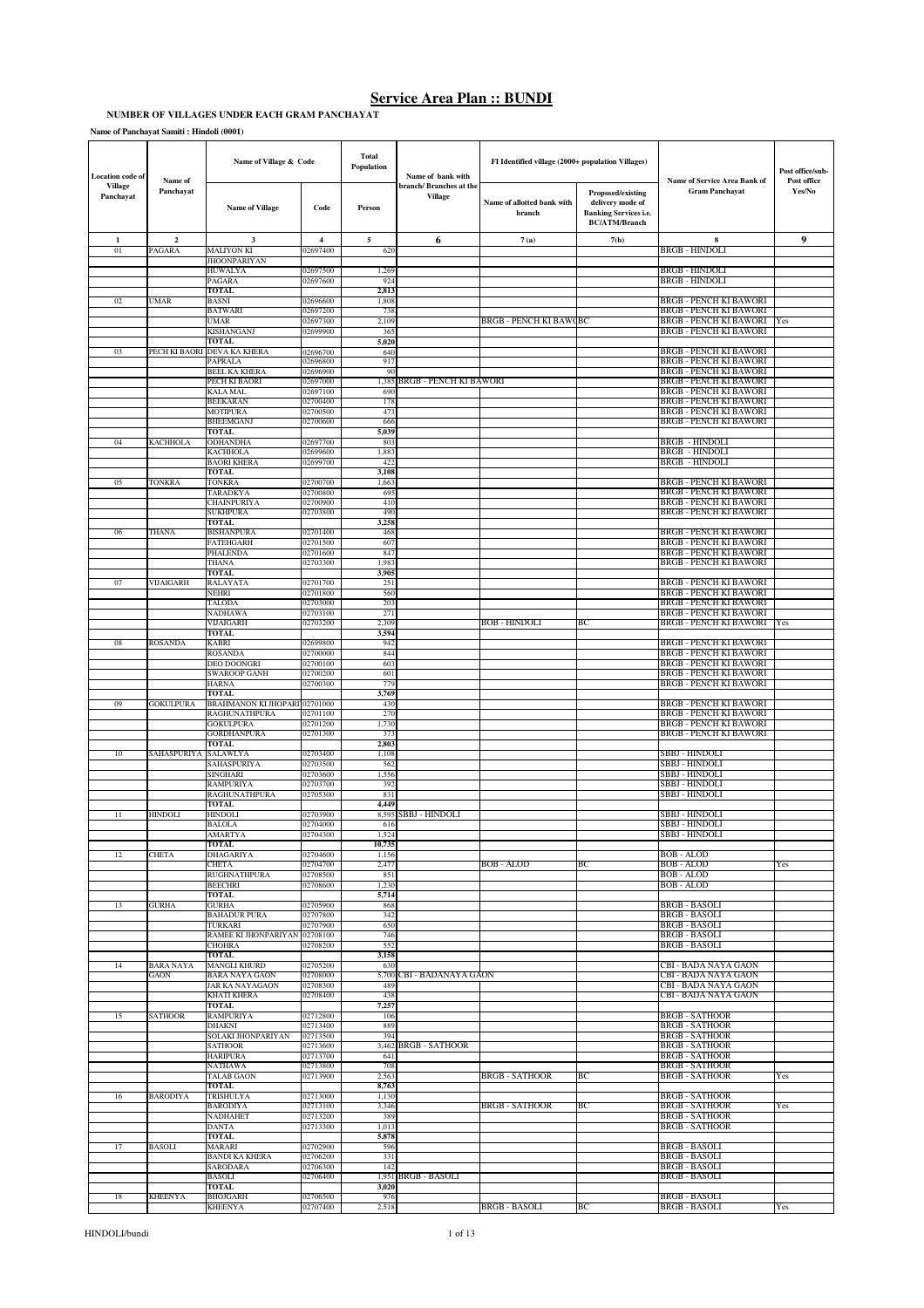# **Name of Panchayat Samiti : Hindoli (0001)**

| <b>Location</b> code of     |                         | Name of Village & Code                   |                         | Total<br>Population | Name of bank with                 | FI Identified village (2000+ population Villages) |                                                                                               |                                                       | Post office/sub-      |
|-----------------------------|-------------------------|------------------------------------------|-------------------------|---------------------|-----------------------------------|---------------------------------------------------|-----------------------------------------------------------------------------------------------|-------------------------------------------------------|-----------------------|
| <b>Village</b><br>Panchayat | Name of<br>Panchayat    | <b>Name of Village</b>                   | Code                    | Person              | branch/Branches at the<br>Village | Name of allotted bank with<br>branch              | Proposed/existing<br>delivery mode of<br><b>Banking Services i.e.</b><br><b>BC/ATM/Branch</b> | Name of Service Area Bank of<br><b>Gram Panchayat</b> | Post office<br>Yes/No |
| $\mathbf{1}$                | $\overline{\mathbf{2}}$ | 3                                        | $\overline{\mathbf{4}}$ | 5                   | 6                                 | 7(a)                                              | 7(b)                                                                                          | 8                                                     | 9                     |
|                             |                         | <b>KHANDERIYA</b><br>TOTAL               | 02707500                | 75<br>3,569         |                                   |                                                   |                                                                                               | <b>BRGB - BASOLI</b>                                  |                       |
| 19                          | OWAN                    | OWAN                                     | 02701900                | 2,555               |                                   | BRGB - BASOLI                                     | BС                                                                                            | BRGB - BASOLI                                         | Yes                   |
|                             |                         | <b>AMARPURA</b><br>GURJANYA              | 02702600<br>02702700    | 153<br>469          |                                   |                                                   |                                                                                               | <b>BRGB - BASOLI</b><br>BRGB - BASOLI                 |                       |
|                             |                         | <b>TOTAL</b>                             |                         | 3,177               |                                   |                                                   |                                                                                               |                                                       |                       |
| 20                          | NEGARH                  | RIGARDI<br>NEGARH                        | 02702000<br>02702100    | 211<br>1,514        |                                   |                                                   |                                                                                               | BRGB - BASOLI<br><b>BRGB - BASOLI</b>                 |                       |
|                             |                         | BHAWANIPURA                              | 02702200                | 157                 |                                   |                                                   |                                                                                               | <b>BRGB - BASOLI</b>                                  |                       |
|                             |                         | <b>JETPURA</b><br>BHOOTPURIYA            | 02702300<br>02702400    | 338<br>176          |                                   |                                                   |                                                                                               | BRGB - BASOLI<br><b>BRGB - BASOLI</b>                 |                       |
|                             |                         | JAKHOLI KHURD                            | 02707000                | 507                 |                                   |                                                   |                                                                                               | <b>BRGB - BASOLI</b>                                  |                       |
|                             |                         | SEETLA KA KHERA<br>RAMPURIYA             | 02707100<br>02707200    | 348<br>173          |                                   |                                                   |                                                                                               | <b>BRGB - BASOLI</b><br>BRGB - BASOLI                 |                       |
|                             |                         | JAKHOLI KALAN<br><b>TOTAL</b>            | 02707300                | 403<br>3,827        |                                   |                                                   |                                                                                               | <b>BRGB - BASOLI</b>                                  |                       |
| 21                          | THEEKARDA               | JAINIWAS                                 | 02712500                | 351                 |                                   |                                                   |                                                                                               | <b>BRGB - THEEKARDA</b>                               |                       |
|                             |                         | DALELPURA<br>THEEKARDA                   | 02712600<br>02712700    | 1,030<br>3,713      | <b>BRGB - THEEKARDA</b>           |                                                   |                                                                                               | <b>BRGB - THEEKARDA</b><br><b>BRGB - THEEKARDA</b>    |                       |
|                             |                         | <b>BORKHANDI</b>                         | 02712900                | 1,324               |                                   |                                                   |                                                                                               | <b>BRGB - THEEKARDA</b>                               |                       |
| 22                          | RAMCHANDRA              | <b>TOTAL</b><br>JKABUL                   | 02708900                | 6,418<br>629        |                                   |                                                   |                                                                                               | <b>BRGB - THEEKARDA</b>                               |                       |
|                             | KA KHERA                | NANDGAON                                 | 02709000                | 1,121               |                                   |                                                   |                                                                                               | <b>BRGB - THEEKARDA</b>                               |                       |
|                             |                         | RAMCHANDRAJI KA<br>KHERA                 | 02709100                | 794                 |                                   |                                                   |                                                                                               | <b>BRGB - THEEKARDA</b><br><b>BRGB - THEEKARDA</b>    |                       |
|                             |                         | DHANAO                                   | 02709200                | 885                 |                                   |                                                   |                                                                                               | <b>BRGB - THEEKARDA</b>                               |                       |
|                             |                         | RAJPURA<br>BORKHERA                      | 02709300<br>02712400    | 543<br>351          |                                   |                                                   |                                                                                               | <b>BRGB - THEEKARDA</b><br><b>BRGB - THEEKARDA</b>    |                       |
|                             |                         | TOTAL                                    |                         | 4,323               |                                   |                                                   |                                                                                               |                                                       |                       |
| 23                          | AKODA                   | BORDA<br>FAZALPURA                       | 02711800<br>02711900    | 906<br>323          |                                   |                                                   |                                                                                               | <b>BRGB - THEEKARDA</b><br><b>BRGB - THEEKARDA</b>    |                       |
|                             |                         | SIYANA                                   | 02712000                | 1,220               |                                   |                                                   |                                                                                               | <b>BRGB - THEEKARDA</b>                               |                       |
|                             |                         | BHERUPURA ANTRI<br><b>KESHOPURA</b>      | 02712100<br>02712200    | 799<br>510          |                                   |                                                   |                                                                                               | <b>BRGB - THEEKARDA</b><br><b>BRGB - THEEKARDA</b>    |                       |
|                             |                         | AKODA                                    | 02712300                | 1,025               |                                   |                                                   |                                                                                               | <b>BRGB - THEEKARDA</b>                               |                       |
| 24                          | <b>DABETA</b>           | TOTAL<br><b>BISDHARI</b>                 | 02711500                | 4,783<br>1,182      |                                   |                                                   |                                                                                               | PNB - DABLANA                                         |                       |
|                             |                         | DABETA                                   | 02711600                | 1,55                |                                   |                                                   |                                                                                               | PNB - DABLANA                                         |                       |
|                             |                         | DARA KA NAYA GAON<br><b>TOTAL</b>        | 02711700                | 1,650<br>4,385      |                                   |                                                   |                                                                                               | PNB - DABLANA                                         |                       |
| 25                          | ALOD                    | KALA BHATA<br>ALOD                       | 02708700<br>02708800    | 733                 | 3,564 BOB - ALOD                  |                                                   |                                                                                               | <b>BOB-ALOD</b><br>BOB - ALOD                         |                       |
|                             |                         | <b>BALAPURA</b>                          | 02709500                | 1,071               |                                   |                                                   |                                                                                               | <b>BOB-ALOD</b>                                       |                       |
| 26                          | <b>DHOWARA</b>          | <b>TOTAL</b><br>NET                      | 02704400                | 5,368<br>1,022      |                                   |                                                   |                                                                                               | BOB - ALOD                                            |                       |
|                             |                         | <b>DHOWARA</b>                           | 02704500                | 3,302               |                                   | BOB - ALOD                                        | BC                                                                                            | <b>BOB - ALOD</b>                                     | Yes                   |
|                             |                         | RAMNIWAS<br>TOTAL                        | 02709700                | 655<br>4,979        |                                   |                                                   |                                                                                               | <b>BOB-ALOD</b>                                       |                       |
| 27                          | <b>BHAWANIPURA</b>      | REN                                      | 02698700                | 2,226               |                                   | PNB - DABLANA                                     | ВC                                                                                            | PNB - DABLANA                                         | No                    |
|                             |                         | BHAWANIPURA<br>SHANKARPURA               | 02698900<br>02699000    | 1,415<br>1,079      |                                   |                                                   |                                                                                               | PNB - DABLANA<br>PNB - DABLANA                        |                       |
|                             |                         | GORSYA KA KHERA                          | 02699100                | 672                 |                                   |                                                   |                                                                                               | PNB - DABLANA                                         |                       |
| 28                          | DABLANA                 | <b>TOTAL</b><br>AKOLIYA                  | 02698800                | 5,392<br>395        |                                   |                                                   |                                                                                               | PNB - DABLANA                                         |                       |
|                             |                         | LODHA KI JHONPARIYAN 02710200<br>DABLANA | 02710400                | 897<br>3.675        | PNB - DABLANA                     |                                                   |                                                                                               | PNB - DABLANA<br>PNB - DABLANA                        |                       |
|                             |                         | TOTAL                                    |                         | 4,967               |                                   |                                                   |                                                                                               |                                                       |                       |
| 29                          | RANIPURA                | RANIPURA<br><b>RISHANDA</b>              | 02710700<br>22710800    | 3,252               |                                   | <b>BOB-GOTHRA</b>                                 | BС                                                                                            | <b>BOB - GOTHRA</b><br>BOB - GOTHR ≜                  | Yes                   |
|                             |                         | TOTAL                                    |                         | 4,030               |                                   |                                                   |                                                                                               |                                                       |                       |
| 30                          |                         | SANWATGARH HARMALI KA KHERA<br>SORAN     | 02710900<br>02711000    | 902<br>2,041        |                                   | <b>BOB - GOTHRA</b>                               | BC                                                                                            | <b>BOB - GOTHRA</b><br><b>BOB - GOTHRA</b>            | Yes                   |
|                             |                         | KOTHI                                    | 02711100                | 577                 |                                   |                                                   |                                                                                               | BOB - GOTHRA                                          |                       |
|                             |                         | SANWATGARH<br>NIMOD                      | 02711200<br>02711300    | 2,142<br>761        |                                   | <b>BOB - GOTHRA</b>                               | BС                                                                                            | <b>BOB - GOTHRA</b><br><b>BOB - GOTHRA</b>            | Yes                   |
|                             |                         | TOTAL                                    |                         | 6,423               |                                   |                                                   | BC                                                                                            |                                                       |                       |
| 31                          | <b>RONEEJA</b>          | RONEEJA<br>DHARDHARI                     | 02698000<br>02698100    | 2,677<br>783        |                                   | BOB - GOTHRA                                      |                                                                                               | <b>BOB-GOTHRA</b><br><b>BOB - GOTHRA</b>              | Yes                   |
| 32                          | <b>GOTHRA</b>           | TOTAL<br><b>DURGAPURA</b>                | 02697800                | 3,460<br>709        |                                   |                                                   |                                                                                               | BOB - GOTHRA                                          |                       |
|                             |                         | <b>GOTHRA</b>                            | 02697900                | 5,567               | <b>BOB - GOTHRA</b>               |                                                   |                                                                                               | <b>BOB - GOTHRA</b>                                   |                       |
| 33                          | MENDI                   | TOTAL<br>SUKHPURA                        | 02699200                | 6,276<br>1,025      |                                   |                                                   |                                                                                               | BOB - GOTHRA                                          |                       |
|                             |                         | KACHNARIYA                               | 02699300                | 826                 |                                   |                                                   |                                                                                               | <b>BOB - GOTHRA</b>                                   |                       |
|                             |                         | MENDI<br>GANESHGANJ                      | 02699400<br>02699500    | 1,124<br>1,134      |                                   |                                                   |                                                                                               | <b>BOB - GOTHRA</b><br><b>BOB - GOTHRA</b>            |                       |
|                             |                         | PAYRA                                    | 02704100                | 440                 |                                   |                                                   |                                                                                               | BOB - GOTHRA                                          |                       |
|                             |                         | LUHARIYA<br><b>TOTAL</b>                 | 02704200                | 692<br>5,241        |                                   |                                                   |                                                                                               | <b>BOB - GOTHRA</b>                                   |                       |
| 34                          | <b>CHATARGANJ</b>       | <b>PANIDAL</b><br>KARADKHERI             | 02704800<br>02704900    | 315<br>338          |                                   |                                                   |                                                                                               | BOB - ALOD<br><b>BOB-ALOD</b>                         |                       |
|                             |                         | AKLOR                                    | 02705000                | 771                 |                                   |                                                   |                                                                                               | <b>BOB - ALOD</b>                                     |                       |
|                             |                         | CHATARGANJ<br>BARWAS                     | 02705100<br>02705500    | 2,641<br>771        |                                   | <b>BOB - HINDOLI</b>                              | BC                                                                                            | BOB - ALOD<br>BOB - ALOD                              | Yes                   |
|                             |                         | <b>TOTAL</b>                             |                         | 4,836               |                                   |                                                   |                                                                                               |                                                       |                       |
| 35                          | <b>DATOONDA</b>         | JAHAZPURIYA<br>DHEGANYA                  | 02706000<br>02706100    | 728<br>381          |                                   |                                                   |                                                                                               | <b>BRGB - BASOLI</b><br>BRGB - BASOLI                 |                       |
|                             |                         | <b>DATOONDA</b>                          | 02707600                | 1,217               |                                   |                                                   |                                                                                               | <b>BRGB - BASOLI</b>                                  |                       |
|                             |                         | NARAYANPUR<br><b>TOTAL</b>               | 02707700                | 1,167<br>3,493      |                                   |                                                   |                                                                                               | <b>BRGB - BASOLI</b>                                  |                       |
| 36                          | ANANTGANJ               | DABLA                                    | 02709400                | 1,144               |                                   |                                                   |                                                                                               | BOB - ALOD                                            |                       |
|                             |                         | ANANTGANJ<br>KHATAWADA                   | 02709600<br>02709800    | 850<br>1,234        |                                   |                                                   |                                                                                               | <b>BOB - ALOD</b><br><b>BOB-ALOD</b>                  |                       |
|                             |                         | MUNDGASA                                 | 02709900                | 1,031               |                                   |                                                   |                                                                                               | BOB - ALOD                                            |                       |
| 37                          | <b>DHABHAIYON</b>       | TOTAL<br><b>RAGHUNATHPURA</b>            | 02710000                | 4,259<br>695        |                                   |                                                   |                                                                                               | <b>PNB - DABLANA</b>                                  |                       |
|                             | <b>KANAYA</b>           | DHABHAIYON KA NAYA                       | 02710100                | 1,393               |                                   |                                                   |                                                                                               | PNB - DABLANA                                         |                       |
|                             | GAON                    | GAON<br><b>HOLASPURA</b>                 | 02710300                | 1,229               |                                   |                                                   |                                                                                               | <b>PNB - DABLANA</b>                                  |                       |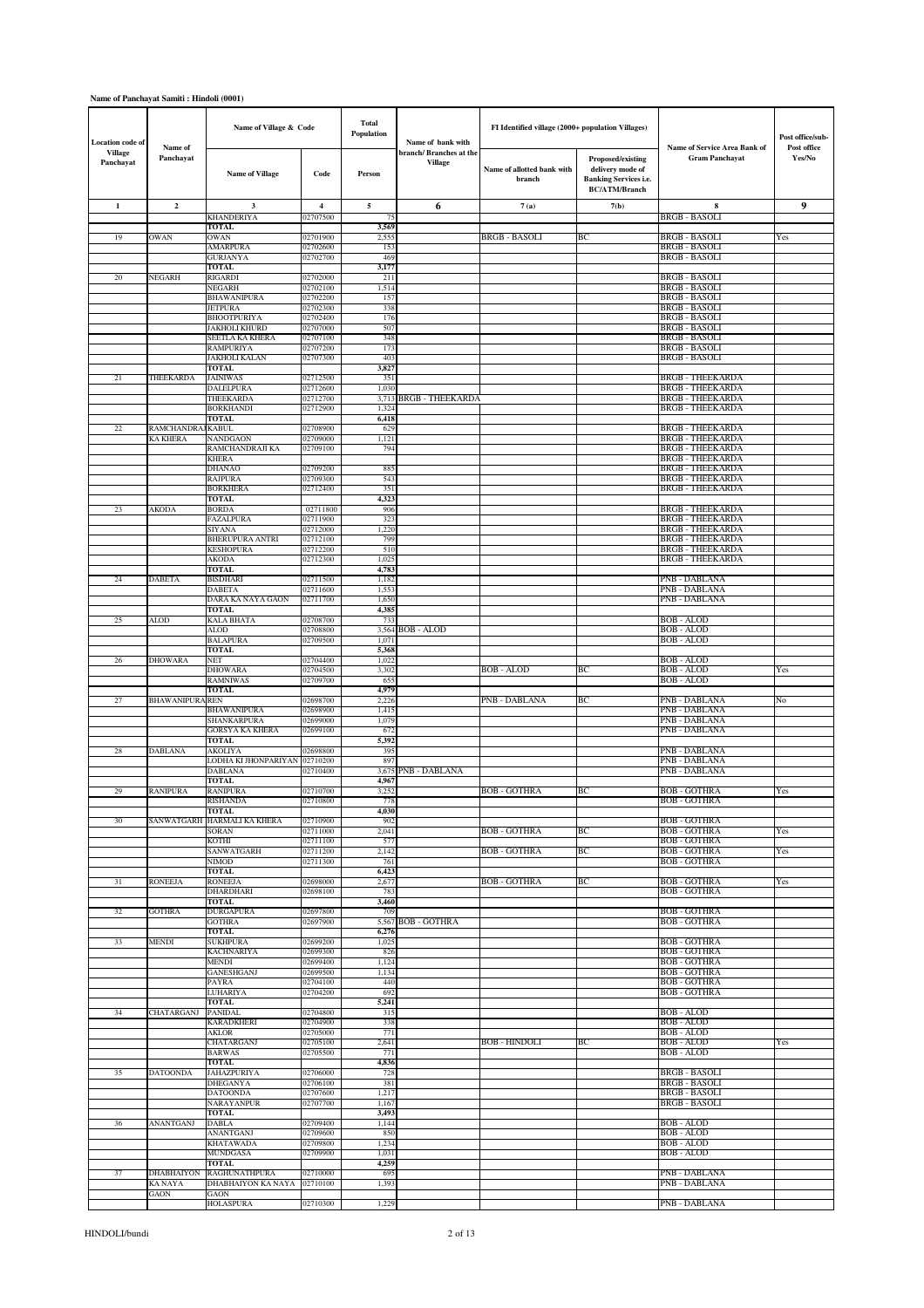### **Name of Panchayat Samiti : Hindoli (0001)**

| Location code of<br>Village | Name of                     | Name of Village & Code                   |                | <b>Total</b><br>Population | Name of bank with                        | FI Identified village (2000+ population Villages) |                                                                                               | <b>Name of Service Area Bank of</b> | Post office/sub-<br>Post office |
|-----------------------------|-----------------------------|------------------------------------------|----------------|----------------------------|------------------------------------------|---------------------------------------------------|-----------------------------------------------------------------------------------------------|-------------------------------------|---------------------------------|
| Panchayat                   | Panchayat                   | <b>Name of Village</b>                   | Code           | Person                     | branch/Branches at the<br><b>Village</b> | Name of allotted bank with<br>branch              | Proposed/existing<br>delivery mode of<br><b>Banking Services i.e.</b><br><b>BC/ATM/Branch</b> | <b>Gram Panchayat</b>               | Yes/No                          |
| $\mathbf{1}$                | $\overline{2}$              | 3                                        | $\overline{4}$ | 5                          | 6                                        | 7(a)                                              | 7(b)                                                                                          | 8                                   | 9                               |
|                             |                             | <b>TOTAL</b>                             |                | 3,317                      |                                          |                                                   |                                                                                               |                                     |                                 |
| 38                          | <b>KHERKHATA</b>            | <b>BANDHA KA KHERA</b>                   | 02702500       | 944                        |                                          |                                                   |                                                                                               | BRBG - BASOLI                       |                                 |
|                             |                             | <b>KHEJARA</b>                           | 02702800       | 209                        |                                          |                                                   |                                                                                               | BRBG - BASOLI                       |                                 |
|                             |                             | <b>ABWAR</b>                             | 02706600       | 926                        |                                          |                                                   |                                                                                               | <b>BRBG - BASOLI</b>                |                                 |
|                             |                             | <b>KHERKHATA</b>                         | 02706700       | 980                        |                                          |                                                   |                                                                                               | <b>BRBG - BASOLI</b>                |                                 |
|                             |                             | <b>GOPALPURA</b>                         | 02706800       | 199                        |                                          |                                                   |                                                                                               | <b>BRBG - BASOLI</b>                |                                 |
|                             |                             | MARDIYA                                  | 02706900       | 379                        |                                          |                                                   |                                                                                               | BRBG - BASOLI                       |                                 |
|                             |                             | <b>TOTAL</b>                             |                | 3.637                      |                                          |                                                   |                                                                                               |                                     |                                 |
| 39                          |                             | MANGLI KALANMANGLI KALAN                 | 02705400       | 1.256                      |                                          |                                                   |                                                                                               | BRGB - BASOLI                       |                                 |
|                             |                             | DEROLI                                   | 02705600       | 576                        |                                          |                                                   |                                                                                               | BRGB - BASOLI                       |                                 |
|                             |                             | <b>TAHLA</b>                             | 02705700       | 1,248                      |                                          |                                                   |                                                                                               | BRGB - BASOLI                       |                                 |
|                             |                             | <b>BORKHERA</b>                          | 02705800       | 694                        |                                          |                                                   |                                                                                               | <b>BRGB - BASOLI</b>                |                                 |
|                             |                             | <b>TOTAL</b>                             |                | 3,774                      |                                          |                                                   |                                                                                               |                                     |                                 |
| 40                          | <b>BARGAON</b>              | <b>SOOHRI</b>                            | 02710500       | 1.131                      |                                          |                                                   |                                                                                               | BOB - GOTHRA                        |                                 |
|                             |                             | <b>BAL</b>                               | 02710600       | 912                        |                                          |                                                   |                                                                                               | <b>BOB - GOTHRA</b>                 |                                 |
|                             |                             | <b>BARGAON</b>                           | 02711400       | 1.605                      |                                          |                                                   |                                                                                               | <b>BOB - GOTHRA</b>                 |                                 |
|                             |                             | TOTAL                                    |                | 3,648                      |                                          |                                                   |                                                                                               |                                     |                                 |
| 41                          | <b>CHHABARIYON KUMHARLA</b> |                                          | 02698200       | 676                        |                                          |                                                   |                                                                                               | <b>BOB - GOTHRA</b>                 |                                 |
|                             |                             | KA NAYA GAONCHHABARIYON KA NAYA 02698300 |                | 793                        |                                          |                                                   |                                                                                               | <b>BOB - GOTHRA</b>                 |                                 |
|                             |                             | <b>GAON</b>                              |                |                            |                                          |                                                   |                                                                                               | <b>BOB - GOTHRA</b>                 |                                 |
|                             |                             | <b>BRAHMANON KA</b>                      | 02698400       | 600                        |                                          |                                                   |                                                                                               | BOB - GOTHRA                        |                                 |
|                             |                             | <b>LUHARIYA</b>                          |                |                            |                                          |                                                   |                                                                                               | <b>BOB - GOTHRA</b>                 |                                 |
|                             |                             | PEEPALWASA                               | 02698500       | 629                        |                                          |                                                   |                                                                                               | <b>BOB - GOTHRA</b>                 |                                 |
|                             |                             | <b>SARSOD</b>                            | 02698600       | 727                        |                                          |                                                   |                                                                                               | BOB - GOTHRA                        |                                 |
|                             |                             | <b>TOTAL</b>                             |                | 3,425                      |                                          |                                                   |                                                                                               |                                     |                                 |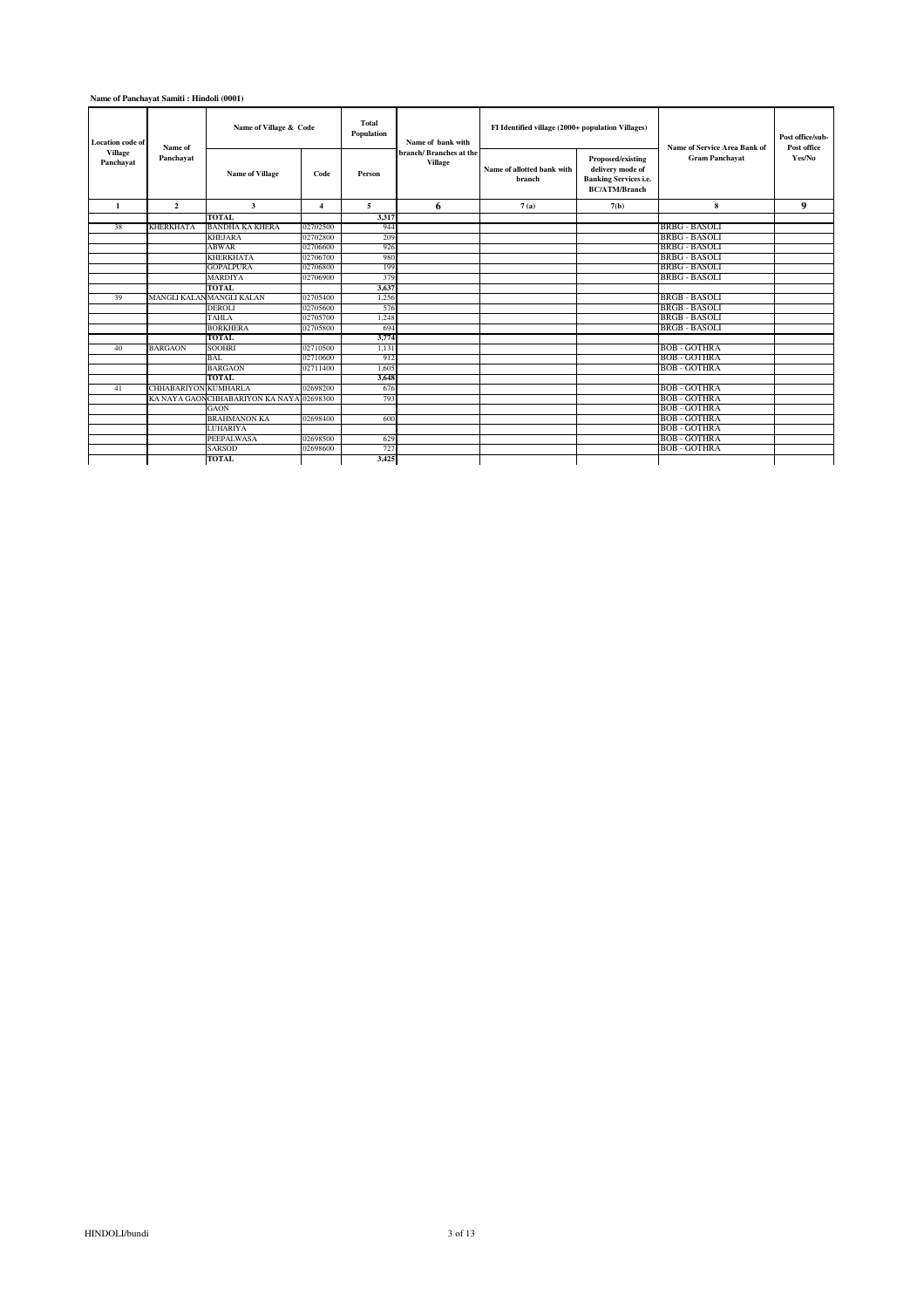#### **NUMBER OF VILLAGES UNDER EACH GRAM PANCHAYAT**

**Name of Panchayat Samiti : Nainwa (0002)**

| Location code of            |                          | Name of Village & Code              |                       | Total<br>Population | Name of bank with                  | FI Identified village (2000+ population Villages) |                                                                                               | <b>Name of Service Area Bank</b>                   | Post office/sub-<br>Post office |
|-----------------------------|--------------------------|-------------------------------------|-----------------------|---------------------|------------------------------------|---------------------------------------------------|-----------------------------------------------------------------------------------------------|----------------------------------------------------|---------------------------------|
| <b>Village</b><br>Panchayat | <b>Name of Panchayat</b> | <b>Name of Village</b>              | Code                  | Person              | branch/ Branches at<br>the Village | Name of allotted bank with<br>branch              | Proposed/existing<br>delivery mode of<br><b>Banking Services i.e.</b><br><b>BC/ATM/Branch</b> | of Gram Panchayat                                  | Yes/No                          |
| $\mathbf 1$                 | $\mathbf 2$              | $\overline{\mathbf{3}}$             | $\overline{4}$        | 5                   | 6                                  | 7(a)                                              | 7(b)                                                                                          | 8                                                  | 9                               |
| 01                          | <b>BACHHOLA</b>          | <b>DEOPURA</b>                      | 02716600              | 245                 |                                    |                                                   |                                                                                               | SBBJ - NAINWA                                      |                                 |
|                             |                          | UGEN                                | 02716700              | 404                 |                                    |                                                   |                                                                                               | SBBJ - NAINWA                                      |                                 |
|                             |                          | SURGALI<br>BHAINSON KA NAYAGAON     | 02716800<br>02716900  | 316<br>268          |                                    |                                                   |                                                                                               | SBBJ - NAINWA<br>SBBJ - NAINWA                     |                                 |
|                             |                          | BACHHOLA                            | 02717000              | 2,032               |                                    | SBBJ - NAINWA                                     | BС                                                                                            | <b>SBBJ - NAINWA</b>                               | Yes                             |
|                             |                          | <b>TOTAL</b>                        |                       | 3,265               |                                    |                                                   |                                                                                               |                                                    |                                 |
| 02                          | <b>SUWANYA</b>           | BHAOPURA                            | 02715600              | 691                 |                                    |                                                   |                                                                                               | <b>SBBJ - NAINWA</b>                               |                                 |
|                             |                          | DHANOOGAON                          | 02715700              | 1,010               |                                    |                                                   |                                                                                               | <b>SBBJ - NAINWA</b>                               |                                 |
|                             |                          | PANDOOLA<br>DHEERPUR                | 02715800<br>02715900  | 698<br>362          |                                    |                                                   |                                                                                               | <b>SBBJ - NAINWA</b><br>SBBJ - NAINWA              |                                 |
|                             |                          | PEEPARWALA                          | 02716000              | 221                 |                                    |                                                   |                                                                                               | <b>SBBJ - NAINWA</b>                               |                                 |
|                             |                          | SUNTHLI                             | 02716100              | 1,191               |                                    |                                                   |                                                                                               | <b>SBBJ - NAINWA</b>                               |                                 |
|                             |                          | KHOLARA                             | 02716200              | 652                 |                                    |                                                   |                                                                                               | SBBJ - NAINWA                                      |                                 |
|                             |                          | SUWANYA                             | 02716300              | 677                 |                                    |                                                   |                                                                                               | SBBJ - NAINWA                                      |                                 |
|                             |                          | BEEJALWA                            | 02716400              | 756                 |                                    |                                                   |                                                                                               | SBBJ - NAINWA                                      |                                 |
| 03                          | <b>DUGARI</b>            | <b>TOTAL</b><br>DUGARI              | 02718200              | 6,258<br>4,957      |                                    | <b>BOB - BANSI</b>                                | BС                                                                                            | <b>BOB - BANSI</b>                                 | Yes                             |
|                             |                          | RAGHUNATHPURA                       | 02718300              | 621                 |                                    |                                                   |                                                                                               | <b>BOB - BANSI</b>                                 |                                 |
|                             |                          | TOTAL                               |                       | 5,578               |                                    |                                                   |                                                                                               |                                                    |                                 |
| 04                          | SEESOLA                  | <b>BHEEMGANJ</b>                    | 02717200              | 522                 |                                    |                                                   |                                                                                               | <b>BRGB - JAJAWAR</b>                              |                                 |
|                             |                          | <b>SEESOLA</b>                      | 02717500              | 1,463               |                                    |                                                   |                                                                                               | <b>BRGB - JAJAWAR</b>                              |                                 |
|                             |                          | MAHAVEERPURA<br>SUWANSARA           | 02717600<br>02717900  | 364<br>550          |                                    |                                                   |                                                                                               | <b>BRGB - JAJAWAR</b><br><b>BRGB - JAJAWAR</b>     |                                 |
|                             |                          | GOBALYA                             | 02718000              | 429                 |                                    |                                                   |                                                                                               | <b>BRGB - JAJAWAR</b>                              |                                 |
|                             |                          | BALAPURA                            | 02718100              | 606                 |                                    |                                                   |                                                                                               | <b>BRGB - JAJAWAR</b>                              |                                 |
|                             |                          | <b>TOTAL</b>                        |                       | 3,934               |                                    |                                                   |                                                                                               |                                                    |                                 |
| 05                          | RAJLAWATA                | ARANYA                              | 02715100              | 831                 |                                    |                                                   |                                                                                               | <b>BRGB - BAMANGAON</b>                            |                                 |
|                             |                          | BAMBOOLI<br>RALRI                   | 02715200<br>02715300  | 1,385<br>298        |                                    |                                                   |                                                                                               | <b>BRGB - BAMANGAON</b><br><b>BRGB - BAMANGAON</b> |                                 |
|                             |                          | RAJLAWATA                           | 02715400              | 1,403               |                                    |                                                   |                                                                                               | <b>BRGB - BAMANGAON</b>                            |                                 |
|                             |                          | <b>CHHOTIPARAP</b>                  | 02715500              | 572                 |                                    |                                                   |                                                                                               | <b>BRGB - BAMANGAON</b>                            |                                 |
|                             |                          | BARI PARAP                          | 02720200              | 911                 |                                    |                                                   |                                                                                               | <b>BRGB - BAMANGAON</b>                            |                                 |
|                             |                          | <b>TOTAL</b>                        |                       | 5,400               |                                    |                                                   |                                                                                               |                                                    |                                 |
| 06                          | <b>BAMANGAON</b>         | LALGANJ<br>BAMANGAON                | 02720300<br>02720400  | 518<br>2,519        | BRGB - BAMANGA BRGB - NAINWA       |                                                   | BС                                                                                            | <b>BRGB - BAMANGAON</b><br><b>BRGB - BAMANGAON</b> | Yes                             |
|                             |                          | <b>BHOMPURA</b>                     | 02720900              | 375                 |                                    |                                                   |                                                                                               | <b>BRGB - BAMANGAON</b>                            |                                 |
|                             |                          | TOTAL                               |                       | 3,412               |                                    |                                                   |                                                                                               |                                                    |                                 |
| 07                          | SAMEEDHI                 | NAHRI                               | 02714300              | 258                 |                                    |                                                   |                                                                                               | <b>BRGB - SAMEEDHI</b>                             |                                 |
|                             |                          | CHAWANDPURA                         | 02714400              | 670<br>3,000        | <b>BRGB - SAMEEDHI</b>             |                                                   |                                                                                               | <b>BRGB - SAMEEDHI</b><br><b>BRGB - SAMEEDHI</b>   |                                 |
|                             |                          | SAMEEDHI<br><b>TOTAL</b>            | 02714500              | 3,928               |                                    |                                                   |                                                                                               |                                                    |                                 |
| 08                          | <b>GAMBHEERA</b>         | KHASPURIYA                          | 02714000              | 984                 |                                    |                                                   |                                                                                               | <b>BRGB - SAMEEDHI</b>                             |                                 |
|                             |                          | GAMBHEERA                           | 02714100              | 1,702               |                                    |                                                   |                                                                                               | <b>BRGB - SAMEEDHI</b>                             |                                 |
|                             |                          | RAMPURIYA                           | 02714200              | 418                 |                                    |                                                   |                                                                                               | <b>BRGB - SAMEEDHI</b>                             |                                 |
|                             |                          | JAGDISHPURA                         | 02714600              | 159<br>378          |                                    |                                                   |                                                                                               | <b>BRGB - SAMEEDHI</b>                             |                                 |
|                             |                          | <b>MANPURA</b><br>SANDEELA          | 02714700<br>02714900  | 636                 |                                    |                                                   |                                                                                               | <b>BRGB - SAMEEDHI</b><br><b>BRGB - SAMEEDHI</b>   |                                 |
|                             |                          | <b>GAMBHEERI</b>                    | 02715000              | 378                 |                                    |                                                   |                                                                                               | <b>BRGB - SAMEEDHI</b>                             |                                 |
|                             |                          | TOTAL                               |                       | 4,655               |                                    |                                                   |                                                                                               |                                                    |                                 |
| 09                          | <b>BALAPURA</b>          | RUGHNATHGANJ                        | 02714800              | 381                 |                                    |                                                   |                                                                                               | <b>BRGB - SAMEEDHI</b>                             |                                 |
|                             |                          | <b>HEERAPUR</b>                     | 02720500              | 567                 |                                    |                                                   |                                                                                               | <b>BRGB - SAMEEDHI</b><br><b>BRGB - SAMEEDHI</b>   |                                 |
|                             |                          | BORDA<br>KAREERI                    | 02720600<br>02720700  | 533<br>662          |                                    |                                                   |                                                                                               | <b>BRGB - SAMEEDHI</b>                             |                                 |
|                             |                          | NAHARGANJ                           | 02721300              | 693                 |                                    |                                                   |                                                                                               | <b>BRGB - SAMEEDHI</b>                             |                                 |
|                             |                          | BALAPURA                            | 02721400              | 540                 |                                    |                                                   |                                                                                               | <b>BRGB - SAMEEDHI</b>                             |                                 |
|                             |                          | <b>TOTAL</b>                        |                       | 3,376               |                                    |                                                   |                                                                                               | <b>BRGB - BAMANGAON</b>                            |                                 |
| 10                          | <b>GURHADEOJI</b>        | DELPURA<br>BHAWANIPURA              | 02719300<br>JZ 721000 | 846<br>226          |                                    |                                                   |                                                                                               | BRGB - BAMANGAON                                   |                                 |
|                             |                          | GURHADEOJI                          | 02723100              | 1,873               |                                    |                                                   |                                                                                               | <b>BRGB - BAMANGAON</b>                            |                                 |
|                             |                          | GANESHPURA                          | 02726200              | 501                 |                                    |                                                   |                                                                                               | <b>BRGB - BAMANGAON</b>                            |                                 |
|                             |                          | <b>TOTAL</b>                        |                       | 3,446               |                                    |                                                   |                                                                                               |                                                    |                                 |
| 11                          | <b>KOLAHERA</b>          | CHAK BHAWANIPURA<br>GAONRI          | 02720800<br>02721100  |                     |                                    |                                                   |                                                                                               | <b>BRGB - BAMANGAON</b><br><b>BRGB - BAMANGAON</b> |                                 |
|                             |                          | <b>RETHODA</b>                      | 02721200              | 465<br>1,077        |                                    |                                                   |                                                                                               | <b>BRGB - BAMANGAON</b>                            |                                 |
|                             |                          | MALERA                              | 02722700              | 439                 |                                    |                                                   |                                                                                               | <b>BRGB - BAMANGAON</b>                            |                                 |
|                             |                          | <b>DEOPURA</b>                      | 02722800              | 249                 |                                    |                                                   |                                                                                               | <b>BRGB - BAMANGAON</b>                            |                                 |
|                             |                          | GADARYA                             | 02722900              | 353                 |                                    |                                                   |                                                                                               | <b>BRGB - BAMANGAON</b>                            |                                 |
|                             |                          | <b>KOLAHERA</b><br><b>TOTAL</b>     | 02723000              | 951<br>3,534        |                                    |                                                   |                                                                                               | <b>BRGB - BAMANGAON</b>                            |                                 |
| 12                          | <b>MODSA</b>             | MEDHAKPURA                          | 02725900              | 273                 |                                    |                                                   |                                                                                               | <b>BRGB - TALWAS</b>                               |                                 |
|                             |                          | MOHABBAT PURA                       | 02725800              | 390                 |                                    |                                                   |                                                                                               | <b>BRGB - TALWAS</b>                               |                                 |
|                             |                          | MODSA                               | 02726000              | 1,753               |                                    |                                                   |                                                                                               | <b>BRGB - TALWAS</b>                               |                                 |
|                             |                          | <b>MURDIYA</b>                      | 02726100              | 547                 |                                    |                                                   |                                                                                               | <b>BRGB - TALWAS</b>                               |                                 |
|                             |                          | <b>BANSOLI</b><br>KHANIKA @ DEOPURA | 02726300<br>02729000  | 1,019<br>1,100      |                                    |                                                   |                                                                                               | <b>BRGB - TALWAS</b><br><b>BRGB - TALWAS</b>       |                                 |
|                             |                          | <b>DHADHOON</b>                     | 02729100              | 454                 |                                    |                                                   |                                                                                               | <b>BRGB - TALWAS</b>                               |                                 |
|                             |                          | <b>TOTAL</b>                        |                       | 5,536               |                                    |                                                   |                                                                                               |                                                    |                                 |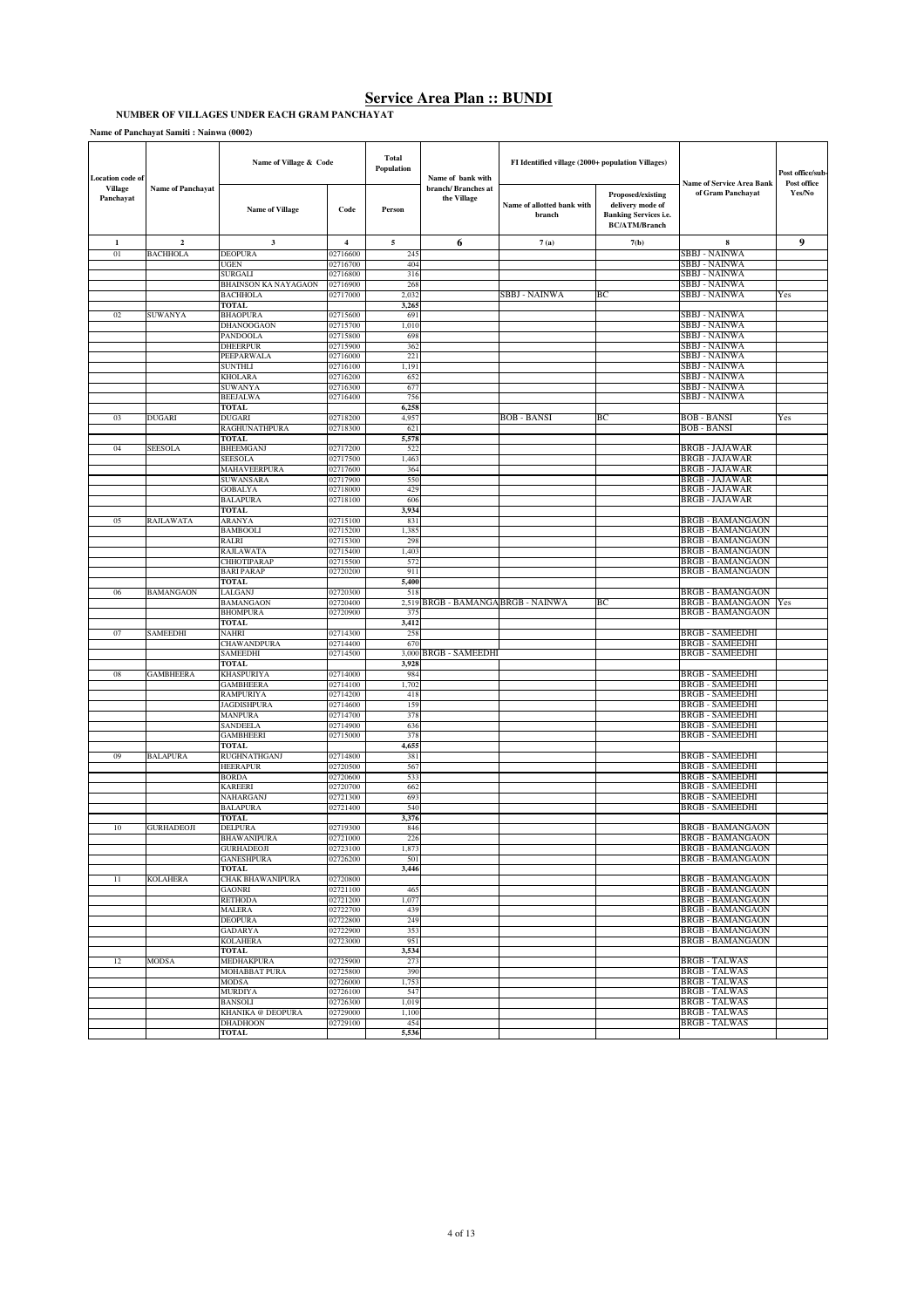#### **Name of Panchayat Samiti : Nainwa (0002)**

| <b>Location</b> code of |                          | Name of Village & Code                |                         | <b>Total</b><br>Population | Name of bank with                 | FI Identified village (2000+ population Villages) |                                                                                               |                                                       | Post office/sub-      |
|-------------------------|--------------------------|---------------------------------------|-------------------------|----------------------------|-----------------------------------|---------------------------------------------------|-----------------------------------------------------------------------------------------------|-------------------------------------------------------|-----------------------|
| Village<br>Panchayat    | <b>Name of Panchayat</b> | <b>Name of Village</b>                | Code                    | Person                     | branch/Branches at<br>the Village | Name of allotted bank with<br>branch              | Proposed/existing<br>delivery mode of<br><b>Banking Services i.e.</b><br><b>BC/ATM/Branch</b> | <b>Name of Service Area Bank</b><br>of Gram Panchayat | Post office<br>Yes/No |
| $\mathbf{1}$            | $\overline{\mathbf{c}}$  | 3                                     | $\overline{\mathbf{4}}$ | 5                          | 6                                 | 7(a)                                              | 7(b)                                                                                          | 8                                                     | 9                     |
| 13                      | JETPUR                   | KISHANGANJ                            | 02729200                | 257                        |                                   |                                                   |                                                                                               | <b>BRGB - TALWAS</b>                                  |                       |
|                         |                          | GURHAGOPALJI<br>SOORLI                | 02725700<br>02729300    | 387<br>277                 |                                   |                                                   |                                                                                               | <b>BRGB - TALWAS</b><br><b>BRGB - TALWAS</b>          |                       |
|                         |                          | LAMBA BARDA                           | 02729400                | 1,191                      |                                   |                                                   |                                                                                               | <b>BRGB - TALWAS</b>                                  |                       |
|                         |                          | NANDGAON                              | 02729500                | 465                        |                                   |                                                   |                                                                                               | <b>BRGB - TALWAS</b>                                  |                       |
|                         |                          | JETPUR                                | 02730300                | 972                        |                                   |                                                   |                                                                                               | <b>BRGB - TALWAS</b>                                  |                       |
|                         |                          | <b>MEENON KI</b><br><b>JHONPARYAN</b> | 02730400                | 628                        |                                   |                                                   |                                                                                               | <b>BRGB - TALWAS</b>                                  |                       |
|                         |                          | TOTAL                                 |                         | 4,177                      |                                   |                                                   |                                                                                               |                                                       |                       |
| 14                      | PEEPALYA                 | <b>MANAK CHOWK</b>                    | 02729800                | 277                        |                                   |                                                   |                                                                                               | <b>BRGB - TALWAS</b>                                  |                       |
|                         |                          | LUHARPURA<br>SABALPURA                | 02729900<br>02730000    | 830<br>843                 |                                   |                                                   |                                                                                               | <b>BRGB - TALWAS</b><br><b>BRGB - TALWAS</b>          |                       |
|                         |                          | MOTIPURA                              | 02730100                | 836                        |                                   |                                                   |                                                                                               | <b>BRGB - TALWAS</b>                                  |                       |
|                         |                          | PEEPALYA                              | 02730200                | 1,785                      |                                   |                                                   |                                                                                               | <b>BRGB - TALWAS</b>                                  |                       |
|                         |                          | SOONSADIYA<br>SASTI                   | 02730500<br>02730600    | 518<br>327                 |                                   |                                                   |                                                                                               | <b>BRGB - TALWAS</b><br><b>BRGB - TALWAS</b>          |                       |
|                         |                          | <b>MANDPUR</b>                        | 02730700                | 503                        |                                   |                                                   |                                                                                               | <b>BRGB - TALWAS</b>                                  |                       |
|                         |                          | CHIPALTA                              | 02730800                | 354                        |                                   |                                                   |                                                                                               | <b>BRGB - TALWAS</b>                                  |                       |
|                         |                          | TOTAL                                 |                         | 6,273                      |                                   |                                                   |                                                                                               | <b>BRGB - TALWAS</b>                                  |                       |
| 15                      | TALWAS                   | KOTRI<br><b>KEMLA</b>                 | 02728000<br>02728100    | 210<br>344                 |                                   |                                                   |                                                                                               | <b>BRGB - TALWAS</b>                                  |                       |
|                         |                          | <b>BANSI</b>                          | 02728200                | 334                        |                                   |                                                   |                                                                                               | <b>BRGB - TALWAS</b>                                  |                       |
|                         |                          | RASHALI                               | 02730900                | 272                        |                                   |                                                   |                                                                                               | <b>BRGB - TALWAS</b>                                  |                       |
|                         |                          | DEOPURA<br>SANGODA                    | 02731000<br>02731100    | 576<br>348                 |                                   |                                                   |                                                                                               | <b>BRGB - TALWAS</b><br><b>BRGB - TALWAS</b>          |                       |
|                         |                          | PHULETA @                             | 02731200                | 76                         |                                   |                                                   |                                                                                               | <b>BRGB - TALWAS</b>                                  |                       |
|                         |                          | LACHHMIGANJ                           |                         |                            |                                   |                                                   |                                                                                               | <b>BRGB - TALWAS</b>                                  |                       |
|                         |                          | NAYAGAON <sup>@</sup><br>RAMGANJ      | 02731300                | 270                        |                                   |                                                   |                                                                                               | <b>BRGB - TALWAS</b><br><b>BRGB - TALWAS</b>          |                       |
|                         |                          | GUDALI                                | 02731400                | 288                        |                                   |                                                   |                                                                                               | <b>BRGB - TALWAS</b>                                  |                       |
|                         |                          | <b>BHANWARKHOL@</b>                   | 02731500                | 271                        |                                   |                                                   |                                                                                               | <b>BRGB - TALWAS</b>                                  |                       |
|                         |                          | <b>ARJUNPURA</b><br>NEEM KHERA        | 02731600                | 780                        |                                   |                                                   |                                                                                               | <b>BRGB - TALWAS</b><br><b>BRGB - TALWAS</b>          |                       |
|                         |                          | BANTHALI                              | 02731700                | 309                        |                                   |                                                   |                                                                                               | <b>BRGB - TALWAS</b>                                  |                       |
|                         |                          | <b>TALWAS</b>                         | 02731800                |                            | 2,144 BRGB - TALWAS               |                                                   |                                                                                               | <b>BRGB - TALWAS</b>                                  |                       |
|                         |                          | <b>SHERIYA</b><br><b>HIRAPUR</b>      | 02731900<br>02732000    | 48<br>282                  |                                   |                                                   |                                                                                               | <b>BRGB - TALWAS</b><br><b>BRGB - TALWAS</b>          |                       |
|                         |                          | <b>TOTAL</b>                          |                         | 6,552                      |                                   |                                                   |                                                                                               |                                                       |                       |
| 16                      | SADERA                   | <b>BHANDERA</b>                       | 02724000                | 880                        |                                   |                                                   |                                                                                               | <b>BOB - BANSI</b>                                    |                       |
|                         |                          | GOOJARYA KHERA<br><b>SADERA</b>       | 02724100<br>02724200    | 755<br>917                 |                                   |                                                   |                                                                                               | <b>BOB - BANSI</b><br><b>BOB - BANSI</b>              |                       |
|                         |                          | MOONDLI                               | 02724300                | 693                        |                                   |                                                   |                                                                                               | <b>BOB - BANSI</b>                                    |                       |
|                         |                          | <b>TOTAL</b>                          |                         | 3,245                      |                                   |                                                   |                                                                                               |                                                       |                       |
| 17                      | MARAN                    | RAMGANJ                               | 02723900                | 932                        |                                   |                                                   |                                                                                               | <b>BOB - BANSI</b><br><b>BOB - BANSI</b>              |                       |
|                         |                          | KALANALA<br>PHALASTHOONI              | 02724400<br>02724500    | 828<br>517                 |                                   |                                                   |                                                                                               | <b>BOB - BANSI</b>                                    |                       |
|                         |                          | MARAN                                 | 02724600                | 575                        |                                   |                                                   |                                                                                               | <b>BOB - BANSI</b>                                    |                       |
|                         |                          | FATEHPURA                             | 02724700                | 536                        |                                   |                                                   |                                                                                               | <b>BOB - BANSI</b>                                    |                       |
| 18                      | <b>GURHA</b>             | TOTAL<br><b>BHAMAR</b>                | 02724800                | 3,388<br>360               |                                   |                                                   |                                                                                               | ICICI - DEI                                           |                       |
|                         | SADAVARTIAN              | <b>BEEJANTA</b>                       | 02725100                | 403                        |                                   |                                                   |                                                                                               | <b>ICICI - DEI</b>                                    |                       |
|                         |                          | <b>KALAMAL</b>                        | 02725200                | 705                        |                                   |                                                   |                                                                                               | <b>ICICI - DEI</b>                                    |                       |
|                         |                          | JEEWANPURA<br>DEOPURA                 | 02725300<br>02725400    | 332<br>553                 |                                   |                                                   |                                                                                               | <b>ICICI - DEI</b><br><b>ICICI - DEI</b>              |                       |
|                         |                          | <b>GURHA SADAVARTIAN</b>              | 02729600                | 828                        |                                   |                                                   |                                                                                               | <b>ICICI</b> - DEI                                    |                       |
|                         |                          | <b>RAMGARH</b>                        | 02729700                | 5                          |                                   |                                                   |                                                                                               | <b>ICICI - DEI</b>                                    |                       |
| 19                      | <b>DAKOON</b>            | TOTAL<br>DEWARY.                      | 02723400                | 3,186                      |                                   |                                                   |                                                                                               | <b>BRGB - TALWAS</b>                                  |                       |
|                         |                          | NAYAGAON @                            | 02723300                | 712                        |                                   |                                                   |                                                                                               | <b>BRGB - TALWAS</b>                                  |                       |
|                         |                          | RATANGANJ                             |                         |                            |                                   |                                                   |                                                                                               | <b>BRGB - TALWAS</b>                                  |                       |
|                         |                          | <b>DAKOON</b><br><b>JAGMUNDA</b>      | 02723500<br>02725500    | 1,156<br>410               |                                   |                                                   |                                                                                               | <b>BRGB - TALWAS</b><br><b>BRGB - TALWAS</b>          |                       |
|                         |                          | LEELDA                                | 02725600                | 492                        |                                   |                                                   |                                                                                               | <b>BRGB - TALWAS</b>                                  |                       |
|                         |                          | TOTAL                                 |                         | 3,569                      |                                   |                                                   |                                                                                               |                                                       |                       |
| 20                      | DODI                     | LAXMIPURA<br>DODI                     | 02719000<br>02723600    | 1,061<br>1,257             |                                   |                                                   |                                                                                               | <b>BRGB - TALWAS</b><br><b>BRGB - TALWAS</b>          |                       |
|                         |                          | PANDOOLA                              | 02723700                | 240                        |                                   |                                                   |                                                                                               | <b>BRGB - TALWAS</b>                                  |                       |
|                         |                          | MANPURA                               | 02724900                | 546                        |                                   |                                                   |                                                                                               | <b>BRGB - TALWAS</b>                                  |                       |
|                         |                          | URANSI<br><b>TOTAL</b>                | 02725000                | 688<br>3,792               |                                   |                                                   |                                                                                               | <b>BRGB - TALWAS</b>                                  |                       |
| 21                      | <b>BHAJNERI</b>          | MENA                                  | 02718900                | 554                        |                                   |                                                   |                                                                                               | <b>ICICI - DEI</b>                                    |                       |
|                         |                          | <b>HARIPURA</b>                       | 02719100                | 400                        |                                   |                                                   |                                                                                               | <b>ICICI</b> - DEI                                    |                       |
|                         |                          | <b>BHAJNERI</b><br>TOTAL              | 02719200                | 3,228<br>4,182             |                                   | ICICI - DEI                                       | BC                                                                                            | <b>ICICI - DEI</b>                                    | Yes                   |
| 22                      | <b>KHANPURA</b>          | KORMA                                 | 02717300                | 1,333                      |                                   |                                                   |                                                                                               | <b>SBBH - NAINWA</b>                                  |                       |
|                         |                          | CHAINPURIYA                           | 02716500                | 351                        |                                   |                                                   |                                                                                               | SBBH - NAINWA                                         |                       |
|                         |                          | TOPA<br><b>KHANPURA</b>               | 02717400<br>02718400    | 320<br>2,009               |                                   | SBBJ - NAINWA                                     | ВC                                                                                            | <b>SBBH - NAINWA</b><br><b>SBBH - NAINWA</b>          | Yes                   |
|                         |                          | <b>DEORI BARWA</b>                    | 02718500                | 275                        |                                   |                                                   |                                                                                               | <b>SBBH - NAINWA</b>                                  |                       |
|                         |                          | AON KA KHERA                          | 02718600                | 273                        |                                   |                                                   |                                                                                               | SBBH - NAINWA                                         |                       |
|                         |                          | <b>MANPURA</b><br><b>TOTAL</b>        | 02718700                | 1,033<br>5,594             |                                   |                                                   |                                                                                               | <b>SBBH - NAINWA</b>                                  |                       |
| 23                      | <b>KETHOODA</b>          | <b>BATAWADI</b>                       | 02721500                | 1,327                      |                                   |                                                   |                                                                                               | <b>BRGB - SAMEEDHI</b>                                |                       |
|                         |                          | SOONSA                                | 02721600                | 1,379                      |                                   |                                                   |                                                                                               | <b>BRGB - SAMEEDHI</b>                                |                       |
|                         |                          | <b>KETHOODA</b>                       | 02722300                | 1,345<br>586               |                                   |                                                   |                                                                                               | <b>BRGB - SAMEEDHI</b><br><b>BRGB - SAMEEDHI</b>      |                       |
|                         |                          | <b>SAGATPURA</b><br><b>KANKARIYA</b>  | 02722400<br>02727400    | 262                        |                                   |                                                   |                                                                                               | <b>BRGB - SAMEEDHI</b>                                |                       |
|                         |                          | <b>TOTAL</b>                          |                         | 4,899                      |                                   |                                                   |                                                                                               |                                                       |                       |
| 24                      | <b>ANTARDA</b>           | ARNETHA                               | 02728400                | 1,216                      |                                   |                                                   |                                                                                               | <b>BRGB - TALWAS</b>                                  |                       |
|                         |                          | <b>ANTARDA</b><br>KEDARA KI JHOPDIYAN | 02728500<br>02728600    | 2,129<br>537               |                                   | <b>BRGB - TALWAS</b>                              | BС                                                                                            | <b>BRGB - TALWAS</b><br><b>BRGB - TALWAS</b>          | Yes                   |
|                         |                          | <b>TOTAL</b>                          |                         | 3,882                      |                                   |                                                   |                                                                                               |                                                       |                       |
| 25                      | <b>JARKHODA</b>          | <b>FATEHGANJ</b><br>JARKHODA          | 02722500<br>02722600    | 785                        | 2,607 BOB JARKHEDA                | <b>BOB - BANSI</b>                                | BRANCH                                                                                        | <b>BOB - KARWAR</b><br><b>BOB - KARWAR</b>            | Yes                   |
|                         |                          | KALMIYA                               | 02727300                | 607                        |                                   |                                                   |                                                                                               | <b>BOB - KARWAR</b>                                   |                       |
|                         |                          | <b>TOTAL</b>                          |                         | 3,999                      |                                   |                                                   |                                                                                               |                                                       |                       |
| 26                      | MANI                     | <b>SHREEPURA</b>                      | 02721700                | 479                        |                                   |                                                   |                                                                                               | <b>BOB - KARWAR</b>                                   |                       |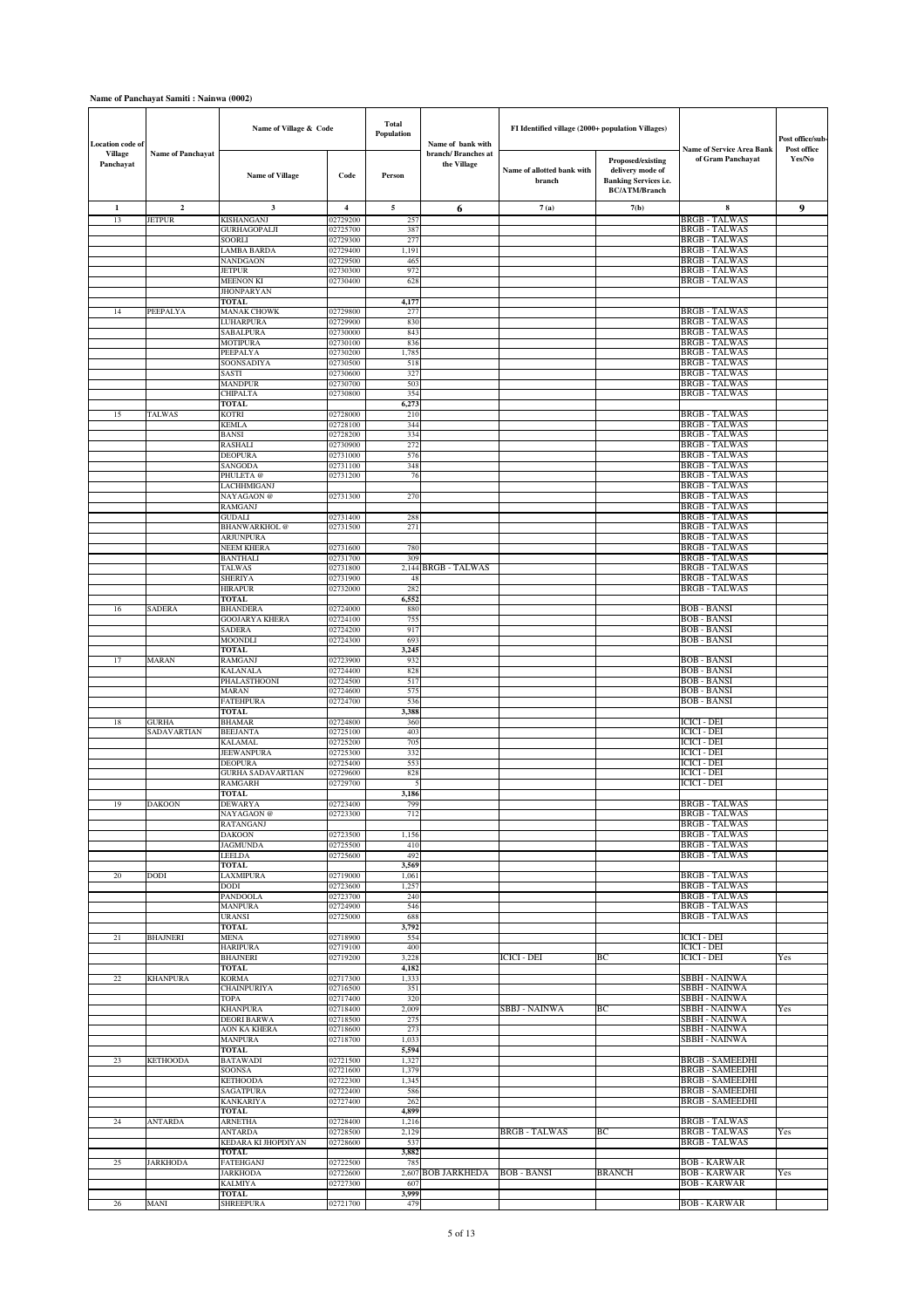#### **Name of Panchayat Samiti : Nainwa (0002)**

| <b>Location</b> code of<br>Village<br>Panchayat | <b>Name of Panchayat</b> | Name of Village & Code<br><b>Name of Village</b> | Code                 | <b>Total</b><br>Population<br>Person | Name of bank with<br>branch/ Branches at<br>the Village | FI Identified village (2000+ population Villages)<br>Name of allotted bank with<br>branch | Proposed/existing<br>delivery mode of<br><b>Banking Services i.e.</b> | <b>Name of Service Area Bank</b><br>of Gram Panchayat | Post office/sub-<br>Post office<br>Yes/No |
|-------------------------------------------------|--------------------------|--------------------------------------------------|----------------------|--------------------------------------|---------------------------------------------------------|-------------------------------------------------------------------------------------------|-----------------------------------------------------------------------|-------------------------------------------------------|-------------------------------------------|
|                                                 |                          |                                                  |                      |                                      |                                                         |                                                                                           | <b>BC/ATM/Branch</b>                                                  |                                                       |                                           |
| $\mathbf{1}$                                    | $\overline{2}$           | $\overline{\mathbf{3}}$                          | $\overline{4}$       | 5                                    | 6                                                       | 7(a)                                                                                      | 7(b)                                                                  | 8                                                     | 9                                         |
|                                                 |                          | <b>KUSHALIPURA</b>                               | 02721800             | 90                                   |                                                         |                                                                                           |                                                                       | <b>BOB - KARWAR</b>                                   |                                           |
|                                                 |                          | <b>KASHIPURA</b>                                 | 02721900             | 261                                  |                                                         |                                                                                           |                                                                       | <b>BOB - KARWAR</b>                                   |                                           |
|                                                 |                          | <b>BISHANPURA</b>                                | 02722000             | 546                                  |                                                         |                                                                                           |                                                                       | <b>BOB - KARWAR</b>                                   |                                           |
|                                                 |                          | <b>KUMHARIYA</b>                                 | 02722100             | 377                                  |                                                         |                                                                                           |                                                                       | <b>BOB - KARWAR</b>                                   |                                           |
|                                                 |                          | MANI                                             | 02722200             | 1,120                                |                                                         |                                                                                           |                                                                       | <b>BOB - KARWAR</b>                                   |                                           |
|                                                 |                          | <b>HEERAPUR</b>                                  | 02727600             | 224                                  |                                                         |                                                                                           |                                                                       | <b>BOB - KARWAR</b>                                   |                                           |
|                                                 |                          | <b>KALYANI KHERA</b>                             | 02727700             | 409                                  |                                                         |                                                                                           |                                                                       | <b>BOB - KARWAR</b>                                   |                                           |
|                                                 |                          | <b>BOODHKARWAR</b>                               | 02727800             | 340                                  |                                                         |                                                                                           |                                                                       | <b>BOB - KARWAR</b>                                   |                                           |
|                                                 |                          | <b>KANAKPURA</b>                                 | 02727900             | 174                                  |                                                         |                                                                                           |                                                                       | <b>BOB - KARWAR</b>                                   |                                           |
|                                                 |                          | <b>TOTAL</b>                                     |                      | 4.020                                |                                                         |                                                                                           |                                                                       |                                                       |                                           |
| 27                                              | DEI                      | DEI                                              | 02723200             | 10,815                               | ICICI - DEI                                             |                                                                                           |                                                                       | ICICI - DEI                                           |                                           |
| 28                                              | <b>SHAHAN</b>            | <b>SHAHAN</b>                                    | 02726600             | 1,289                                |                                                         |                                                                                           |                                                                       | <b>BRGB - TALWAS</b>                                  |                                           |
|                                                 |                          | <b>BIHARIPURA</b>                                | 02726700             | 243                                  |                                                         |                                                                                           |                                                                       | <b>BRGB - TALWAS</b>                                  |                                           |
|                                                 |                          | SHIVDANPURA                                      | 02726800             | 154                                  |                                                         |                                                                                           |                                                                       | <b>BRGB - TALWAS</b>                                  |                                           |
|                                                 |                          | <b>KHERI</b>                                     | 02728700             | 1,054                                |                                                         |                                                                                           |                                                                       | <b>BRGB - TALWAS</b>                                  |                                           |
|                                                 |                          | <b>KHURI</b>                                     | 02728800             | 675                                  |                                                         |                                                                                           |                                                                       | <b>BRGB - TALWAS</b>                                  |                                           |
|                                                 |                          | <b>SHIVPURA</b>                                  | 02728900             | 742                                  |                                                         |                                                                                           |                                                                       | <b>BRGB - TALWAS</b>                                  |                                           |
|                                                 |                          | <b>TOTAL</b>                                     |                      | 4.157                                |                                                         |                                                                                           |                                                                       |                                                       |                                           |
| 29                                              | KHAJOORI                 | <b>KHAJOORI</b><br><b>BAORI</b>                  | 02726500             | 1,189                                |                                                         |                                                                                           |                                                                       | <b>BOB - KARWAR</b>                                   |                                           |
|                                                 |                          |                                                  | 02726400             | 895                                  |                                                         |                                                                                           |                                                                       | <b>BOB - KARWAR</b><br><b>BOB - KARWAR</b>            |                                           |
|                                                 |                          | PHATOOKARA                                       | 02726900             | 311                                  |                                                         |                                                                                           |                                                                       |                                                       |                                           |
|                                                 |                          | <b>ARJUNPURA</b>                                 | 02727000<br>02727100 | 321<br>868                           |                                                         |                                                                                           |                                                                       | <b>BOB - KARWAR</b>                                   |                                           |
|                                                 |                          | PEEPARWALA                                       |                      |                                      |                                                         |                                                                                           |                                                                       | <b>BOB - KARWAR</b>                                   |                                           |
|                                                 |                          | <b>KHAJOORA</b><br><b>TOTAL</b>                  | 02727200             | 635<br>4.219                         |                                                         |                                                                                           |                                                                       | <b>BOB - KARWAR</b>                                   |                                           |
| 30                                              | <b>JAJAWAR</b>           | <b>KHORI</b>                                     | 02717100             | 1,485                                |                                                         |                                                                                           |                                                                       | <b>BRGB - JAJAWAR</b>                                 |                                           |
|                                                 |                          | <b>JAJAWAR</b>                                   | 02717700             | 3.651                                | <b>BRGB - JAJAWAR</b>                                   |                                                                                           |                                                                       | <b>BRGB - JAJAWAR</b>                                 |                                           |
|                                                 |                          | TAKLA                                            | 02717800             | 1,313                                |                                                         |                                                                                           |                                                                       | <b>BRGB - JAJAWAR</b>                                 |                                           |
|                                                 |                          | <b>TOTAL</b>                                     |                      | 6,449                                |                                                         |                                                                                           |                                                                       |                                                       |                                           |
| 31                                              | <b>BANSI</b>             | <b>BANSI</b>                                     | 02723800             | 4,125                                |                                                         |                                                                                           |                                                                       | <b>BRGB - TALWAS</b>                                  |                                           |
| 32                                              | PHULETA                  | PAI                                              | 02718800             | 584                                  |                                                         |                                                                                           |                                                                       | <b>BOB - NAINWA</b>                                   |                                           |
|                                                 |                          | <b>GURJANIYAN</b>                                | 02719400             | 742                                  |                                                         |                                                                                           |                                                                       | <b>BOB - NAINWA</b>                                   |                                           |
|                                                 |                          | <b>PHULETA</b>                                   | 02719500             | 1,420                                |                                                         |                                                                                           |                                                                       | <b>BOB - NAINWA</b>                                   |                                           |
|                                                 |                          | <b>NATHRI</b>                                    | 02719600             | 313                                  |                                                         |                                                                                           |                                                                       | <b>BOB - NAINWA</b>                                   |                                           |
|                                                 |                          | <b>NATHRA</b>                                    | 02719700             | 409                                  |                                                         |                                                                                           |                                                                       | <b>BOB - NAINWA</b>                                   |                                           |
|                                                 |                          | <b>BAGERA</b>                                    | 02719800             | 296                                  |                                                         |                                                                                           |                                                                       | <b>BOB - NAINWA</b>                                   |                                           |
|                                                 |                          | <b>KHEROONA</b>                                  | 02719900             | 737                                  |                                                         |                                                                                           |                                                                       | <b>BOB - NAINWA</b>                                   |                                           |
|                                                 |                          | <b>DALELPURA</b>                                 | 02720000             | 512                                  |                                                         |                                                                                           |                                                                       | <b>BOB - NAINWA</b>                                   |                                           |
|                                                 |                          | <b>TOTAL</b>                                     |                      | 5.013                                |                                                         |                                                                                           |                                                                       |                                                       |                                           |
| 33                                              | <b>KARWAR</b>            | <b>KARWAR</b>                                    | 02727500             | 5,799                                | <b>BOB - KARWAR</b>                                     |                                                                                           |                                                                       | <b>BOB - KARWAR</b>                                   |                                           |
|                                                 |                          | <b>ARIYALI</b>                                   | 02728300             | 613                                  |                                                         |                                                                                           |                                                                       | <b>BOB - KARWAR</b>                                   |                                           |
|                                                 |                          | <b>TOTAL</b>                                     |                      | 6,412                                |                                                         |                                                                                           |                                                                       |                                                       |                                           |
|                                                 | RAJLAWATA                | NAINWA(RURAL)                                    | 02720100             | 1,957                                |                                                         |                                                                                           |                                                                       | <b>BRGB - BAMANGAON</b>                               |                                           |
|                                                 |                          | * Gram Panchavat Name were not mentioned         |                      |                                      |                                                         |                                                                                           |                                                                       |                                                       |                                           |

Gram Panchayat Name were not mentioned.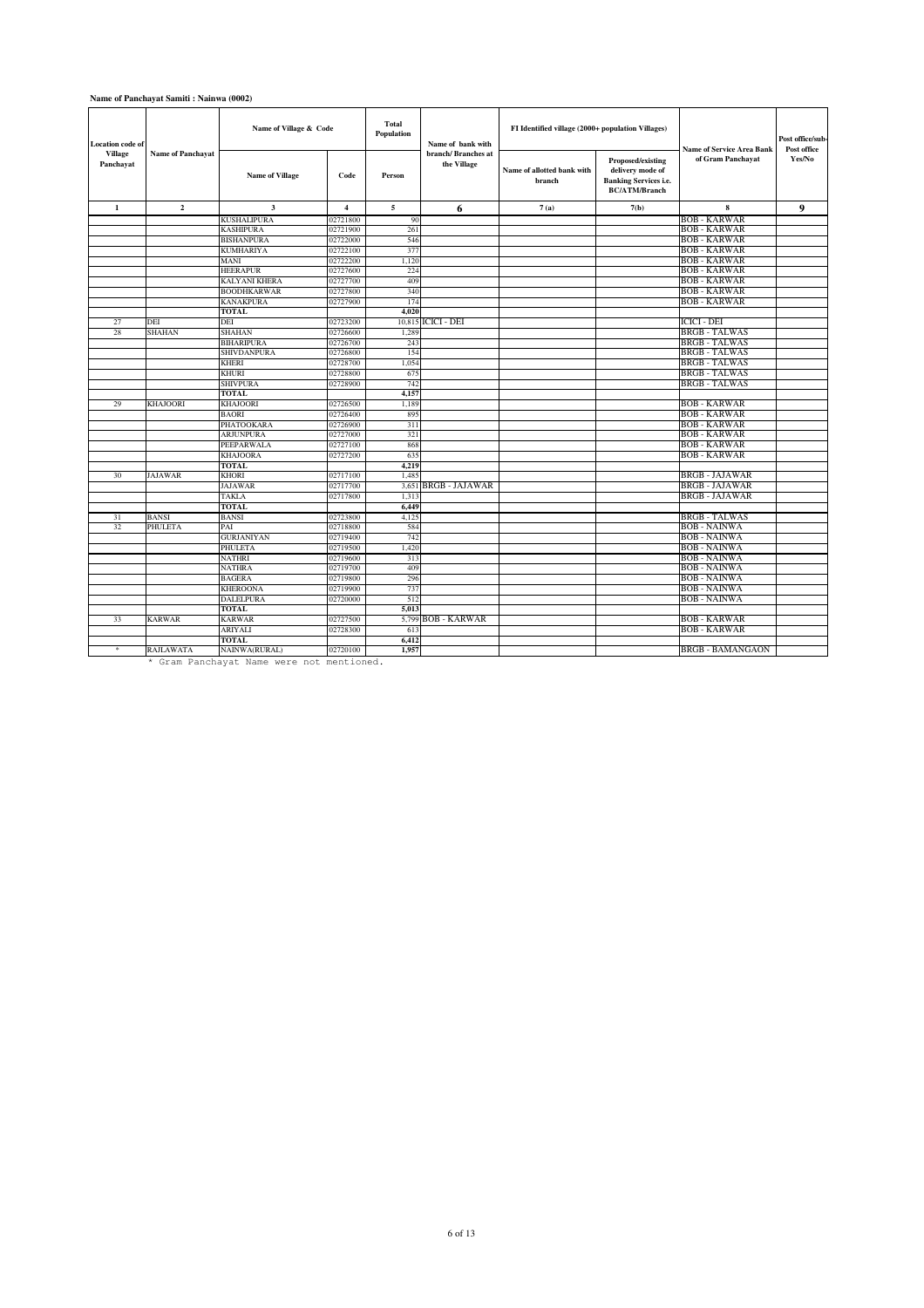**NUMBER OF VILLAGES UNDER EACH GRAM PANCHAYAT**

**Name of Panchayat Samiti : Keshoraipatan (0003)**

| <b>Location</b> code    |                           | Name of Village & Code                  |                         | <b>Total</b><br>Population | Name of bank with                 | FI Identified village (2000+ population Villages) |                                                                                               |                                                                | Post office/sub-      |
|-------------------------|---------------------------|-----------------------------------------|-------------------------|----------------------------|-----------------------------------|---------------------------------------------------|-----------------------------------------------------------------------------------------------|----------------------------------------------------------------|-----------------------|
| of Village<br>Panchayat | <b>Name of Panchayat</b>  | <b>Name of Village</b>                  | Code                    | Person                     | branch/Branches at the<br>Village | Name of allotted bank<br>with branch              | Proposed/existing<br>delivery mode of<br><b>Banking Services i.e.</b><br><b>BC/ATM/Branch</b> | Name of Service Area Bank of Gram<br>Panchayat                 | Post office<br>Yes/No |
| 1                       | $\mathbf{2}$              | 3                                       | $\overline{\mathbf{4}}$ | 5                          | 6                                 | 7(a)                                              | 7(b)                                                                                          | 8                                                              | 9                     |
| 01                      | GHAT KA<br>BARANA         | <b>JHAPAYTA</b>                         | 02743100                | 958                        |                                   |                                                   |                                                                                               | <b>SBI - ARNETHA</b>                                           |                       |
|                         |                           | <b>GHAT KA BARANA</b>                   | 02743200                | 1,901                      |                                   |                                                   |                                                                                               | SBI - ARNETHA                                                  |                       |
|                         |                           | KOTRI                                   | 02743400                | 708                        |                                   |                                                   |                                                                                               | SBI - ARNETHA                                                  |                       |
|                         |                           | <b>BALDEOPURA</b><br><b>TOTAL</b>       | 02743500                | 319<br>3,886               |                                   |                                                   |                                                                                               | SBI - ARNETHA                                                  |                       |
| 02                      | DEI KHERA                 | <b>DEI KHERA</b>                        | 02742800                | 3,326                      |                                   | <b>BOB-LABAN</b>                                  | ВC                                                                                            | <b>BOB-LABAN</b>                                               | Yes                   |
|                         |                           | CHAHEENCHA<br><b>TOTAL</b>              | 02743000                | 926<br>4,252               |                                   |                                                   |                                                                                               | <b>BOB-LABAN</b>                                               |                       |
| 03                      | <b>GUHATHA</b>            | <b>GUHATHA</b>                          | 02740700                | 1,629                      |                                   |                                                   |                                                                                               | <b>BOB - LABAN</b>                                             |                       |
|                         |                           | KOTA KHURD<br>TOTAL                     | 02742900                | 1,603<br>3,232             |                                   |                                                   |                                                                                               | <b>BOB - LABAN</b>                                             |                       |
| 04                      | LABAAN                    | ABAAN                                   | 02740800                | 3,004                      | <b>BOB-LABAN</b>                  |                                                   |                                                                                               | <b>BOB - LABAN</b>                                             |                       |
| 05                      | PAPRI                     | KHERLI DEOJI                            | 02739600                | 476                        |                                   |                                                   |                                                                                               | <b>BRGB - LAKEHR</b>                                           |                       |
|                         |                           | NAYAGAON<br>(PAPRI)                     | 02739700                | 481                        |                                   |                                                   |                                                                                               | <b>BRGB - LAKEHRI</b>                                          |                       |
|                         |                           | PAPRI                                   | 02739800                | 1,011                      |                                   |                                                   |                                                                                               | <b>BRGB - LAKEHRI</b>                                          |                       |
|                         |                           | <b>ARLA</b><br>TOTAL                    | 02739900                | 916<br>2,884               |                                   |                                                   |                                                                                               | <b>BRGB - LAKEHRI</b>                                          |                       |
| 06                      | KHARAYTA                  | RAMGANJ                                 | 02740900                | 341                        |                                   |                                                   |                                                                                               | <b>BRGB - LAKEHRI</b>                                          |                       |
|                         |                           | KHARAYTA<br>DAPTA                       | 02741000<br>02741100    | 1,150<br>839               |                                   |                                                   |                                                                                               | <b>BRGB - LAKEHRI</b><br><b>BRGB - LAKEHRI</b>                 |                       |
|                         |                           | DADWARA                                 | 02741200                | 665                        |                                   |                                                   |                                                                                               | <b>BRGB - LAKEHRI</b>                                          |                       |
|                         |                           | TOTAL                                   |                         | 2,995                      |                                   |                                                   |                                                                                               |                                                                |                       |
| 07                      | <b>UTRANA</b>             | CHAMAWALI<br>KANKRA                     | 02739300<br>02739400    | 683<br>743                 |                                   |                                                   |                                                                                               | <b>BRGB - LAKEHRI</b><br><b>BRGB - LAKEHRI</b>                 |                       |
|                         |                           | <b>DOONGAR</b>                          |                         |                            |                                   |                                                   |                                                                                               | <b>BRGB - LAKEHRI</b>                                          |                       |
|                         |                           | UTRANA<br>PRATAPGARH                    | 02739500<br>02741300    | 763<br>535                 |                                   |                                                   |                                                                                               | <b>BRGB - LAKEHRI</b><br><b>BRGB - LAKEHRI</b>                 |                       |
|                         |                           | <b>THEEKRI</b>                          | 02741400                | 215                        |                                   |                                                   |                                                                                               | <b>BRGB - LAKEHRI</b>                                          |                       |
|                         |                           | <b>DHAGARIYA</b>                        | 02741500                | 1,504                      |                                   |                                                   |                                                                                               | <b>BRGB - LAKEHRI</b><br><b>BRGB - LAKEHRI</b>                 |                       |
|                         |                           | <b>BOODHEL</b><br>DANGAHERI             | 02741700<br>02741800    | 321<br>557                 |                                   |                                                   |                                                                                               | <b>BRGB - LAKEHRI</b>                                          |                       |
|                         |                           | TOTAL                                   |                         | 5,321                      |                                   |                                                   |                                                                                               |                                                                |                       |
| 08<br>09                | BARA KHERA<br>REBARPURA   | <b>BARA KHERA</b><br>PAPARLI            | 02740000<br>02741600    | 4,097<br>429               |                                   | <b>BRGB - LAKEHRI</b>                             | BC                                                                                            | <b>BRGB - LAKEHRI</b><br><b>BRGB - GENDOLI KHURD</b>           | Yes                   |
|                         |                           | REBARPURA                               | 02741900                | 671                        |                                   |                                                   |                                                                                               | <b>BRGB - GENDOLI KHURD</b>                                    |                       |
|                         |                           | <b>PACHEEPLA</b><br><b>KHERIYA MAN</b>  | 02742000<br>02742100    | 766<br>396                 |                                   |                                                   |                                                                                               | <b>BRGB - GENDOLI KHURD</b><br><b>BRGB - GENDOLI KHURD</b>     |                       |
|                         |                           | <b>KHERIYA</b>                          | 02742200                | 761                        |                                   |                                                   |                                                                                               | <b>BRGB - GENDOLI KHURD</b>                                    |                       |
|                         |                           | <b>DURJAN</b><br><b>TOTAL</b>           |                         | 3,023                      |                                   |                                                   |                                                                                               | <b>BRGB - GENDOLI KHURD</b>                                    |                       |
| 10                      | NOTARA                    | DHARWAN                                 | 02742300                | 838                        |                                   |                                                   |                                                                                               | <b>SBI - ARNETHA</b>                                           |                       |
|                         |                           | CHAK MALIKPURA                          | 02742400                | 29                         |                                   |                                                   |                                                                                               | <b>SBI - ARNETHA</b>                                           |                       |
|                         |                           | RAGHUNATHPURA<br>NOTARA                 | 02742500<br>02742600    | 460<br>1,328               |                                   |                                                   |                                                                                               | SBI - ARNETHA<br>SBI - ARNETHA                                 |                       |
|                         |                           | LAXMIPURA                               | 02742700                | 340                        |                                   |                                                   |                                                                                               | SBI - ARNETHA                                                  |                       |
|                         |                           | MALIKPURA<br>TOTAL                      | 02743300                | 957<br>3,952               |                                   |                                                   |                                                                                               | SBI - ARNETHA                                                  |                       |
| 11                      | BASWARA                   | SHAHANPUR                               | 02738500                | 242                        |                                   |                                                   |                                                                                               | <b>BRGB - LAKEHRI</b>                                          |                       |
|                         |                           | <b>BASWARA</b><br>KANKRA MEJ            | 02738600<br>02738700    | 1,498<br>506               |                                   |                                                   |                                                                                               | <b>BRGB - LAKEHRI</b><br><b>BRGB - LAKEHRI</b>                 |                       |
|                         |                           | KAREERIYA                               | 02738800                | 424                        |                                   |                                                   |                                                                                               | <b>BRGB - LAKEHRI</b>                                          |                       |
|                         |                           | TOTAL                                   |                         | 2,670                      |                                   |                                                   |                                                                                               | <b>BRGB - LAKEHRI</b>                                          |                       |
| 12                      | MAKHEEDA                  | CHAK MAKHEEDA<br>PEEPALDA (THAG)        | 02740100<br>02740200    | 642                        |                                   |                                                   |                                                                                               | <b>BRGB - LAKEHRI</b>                                          |                       |
|                         |                           | MAKHEEDA                                | 02740300                | 927                        |                                   |                                                   |                                                                                               | <b>BRGB - LAKEHRI</b>                                          |                       |
|                         |                           | KHAKATA<br>BAHRAWALI                    | 02740400<br>02740500    | 673<br>1,000               |                                   |                                                   |                                                                                               | <b>BRGB - LAKEHRI</b><br><b>BRGB - LAKEHRI</b>                 |                       |
|                         |                           | BAGLI                                   | 02740600                | 614                        |                                   |                                                   |                                                                                               | <b>BRGB - LAKEHRI</b>                                          |                       |
| 13                      | SAKHAWADA                 | <b>TOTAL</b><br><b>BISHANPURA</b>       | 02736400                | 3,856<br>188               |                                   |                                                   |                                                                                               | <b>ICICI - LAKHERI</b>                                         |                       |
|                         |                           | SAKHAWADA                               | 02736500                | 325                        |                                   |                                                   |                                                                                               | <b>ICICI - LAKHERI</b>                                         |                       |
|                         |                           | BARGAON                                 | 02738900                | 422                        |                                   |                                                   |                                                                                               | <b>ICICI - LAKHERI</b>                                         |                       |
|                         |                           | <b>BHAND GUWAR</b><br><b>BALA PURA</b>  | 02739000<br>02739100    | 642<br>250                 |                                   |                                                   |                                                                                               | <b>ICICI - LAKHERI</b><br><b>ICICI - LAKHERI</b>               |                       |
|                         |                           | LAKHERI (RURAL)                         | 02739200                |                            | 828 ICICI - LAKHERI               |                                                   |                                                                                               | <b>ICICI - LAKHERI</b>                                         |                       |
|                         |                           | <b>BHAOPURA</b><br>TOTAL                | 02750500                | 32<br>2,687                |                                   |                                                   |                                                                                               | <b>ICICI - LAKHERI</b>                                         |                       |
| 14                      | <b>DAULATPURA</b>         | <b>NANTA</b>                            | 02733500                | 526                        |                                   |                                                   |                                                                                               | <b>BRGB - SUMERGANJ MANDI</b>                                  |                       |
|                         |                           | <b>TOKASPURA</b><br>NAYAGAON            | 02734400<br>02734500    | 405<br>606                 |                                   |                                                   |                                                                                               | <b>BRGB - SUMERGANJ MANDI</b><br><b>BRGB - SUMERGANJ MANDI</b> |                       |
|                         |                           | ROOPPURA                                | 02734600                | 112                        |                                   |                                                   |                                                                                               | <b>BRGB - SUMERGANJ MANDI</b>                                  |                       |
|                         |                           | HEERAPUR                                | 02735800                |                            |                                   |                                                   |                                                                                               | <b>BRGB - SUMERGANJ MANDI</b>                                  |                       |
|                         |                           | MAHAPURA<br>SUNARI                      | 02735900<br>02736100    | 254<br>376                 |                                   |                                                   |                                                                                               | <b>BRGB - SUMERGANJ MANDI</b><br><b>BRGB - SUMERGANJ MANDI</b> |                       |
|                         |                           | DEOPURA                                 | 02736600                | 410                        |                                   |                                                   |                                                                                               | <b>BRGB - SUMERGANJ MANDI</b>                                  |                       |
|                         |                           | <b>HARDEO GANJ</b><br><b>DAULATPURA</b> | 02737100<br>02737200    | 350<br>667                 |                                   |                                                   |                                                                                               | <b>BRGB - SUMERGANJ MANDI</b><br>BRGB - SUMERGANJ MANDI        |                       |
|                         |                           | <b>KANPUR</b>                           | 02737300                | 61                         |                                   |                                                   |                                                                                               | <b>BRGB - SUMERGANJ MANDI</b>                                  |                       |
| 15                      | CHANDA KHURD              | <b>TOTAL</b><br>KISHANGANJ              | 02737700                | 3,767                      |                                   |                                                   |                                                                                               | <b>BRGB - SUMERGANJ MANDI</b>                                  |                       |
|                         |                           | CHANDA KALAN                            | 02737800                | 557                        |                                   |                                                   |                                                                                               | <b>BRGB - SUMERGANJ MANDI</b>                                  |                       |
|                         |                           | <b>MURJAD PURA</b><br>CHANDA KHURD      | 02737900<br>02738000    | 76<br>508                  |                                   |                                                   |                                                                                               | <b>BRGB - SUMERGANJ MANDI</b><br><b>BRGB - SUMERGANJ MANDI</b> |                       |
|                         |                           | KHERLI KHURD                            | 02738100                | 280                        |                                   |                                                   |                                                                                               | <b>BRGB - SUMERGANJ MANDI</b>                                  |                       |
|                         |                           | KISHANPURA                              | 02738200                | 374                        |                                   |                                                   |                                                                                               | <b>BRGB - SUMERGANJ MANDI</b>                                  |                       |
|                         |                           | KHERLI KALAN<br><b>DOBARLI</b>          | 02738300<br>02738400    | 87<br>304                  |                                   |                                                   |                                                                                               | <b>BRGB - SUMERGANJ MANDI</b><br>BRGB - SUMERGANJ MANDI        |                       |
|                         |                           | <b>TOTAL</b>                            |                         | 2,186                      |                                   |                                                   |                                                                                               |                                                                |                       |
| 16                      | <b>SUMERGANJ</b><br>MANDI | <b>KHERLI MAFI</b><br>IOOM              | 02735600<br>02735700    | 576<br>261                 |                                   |                                                   |                                                                                               | BRGB - SUMERGANJ MANDI<br><b>BRGB - SUMERGANJ MANDI</b>        |                       |
|                         |                           | CHAKKHERLI                              | 02736000                | 432                        |                                   |                                                   |                                                                                               | <b>BRGB - SUMERGANJ MANDI</b>                                  |                       |
|                         |                           | SUMERGANJ MANDI                         | 02736200                |                            | 4,489 BRGB - SUMERGANJ MANDI      |                                                   |                                                                                               | BRGB - SUMERGANJ MANDI                                         |                       |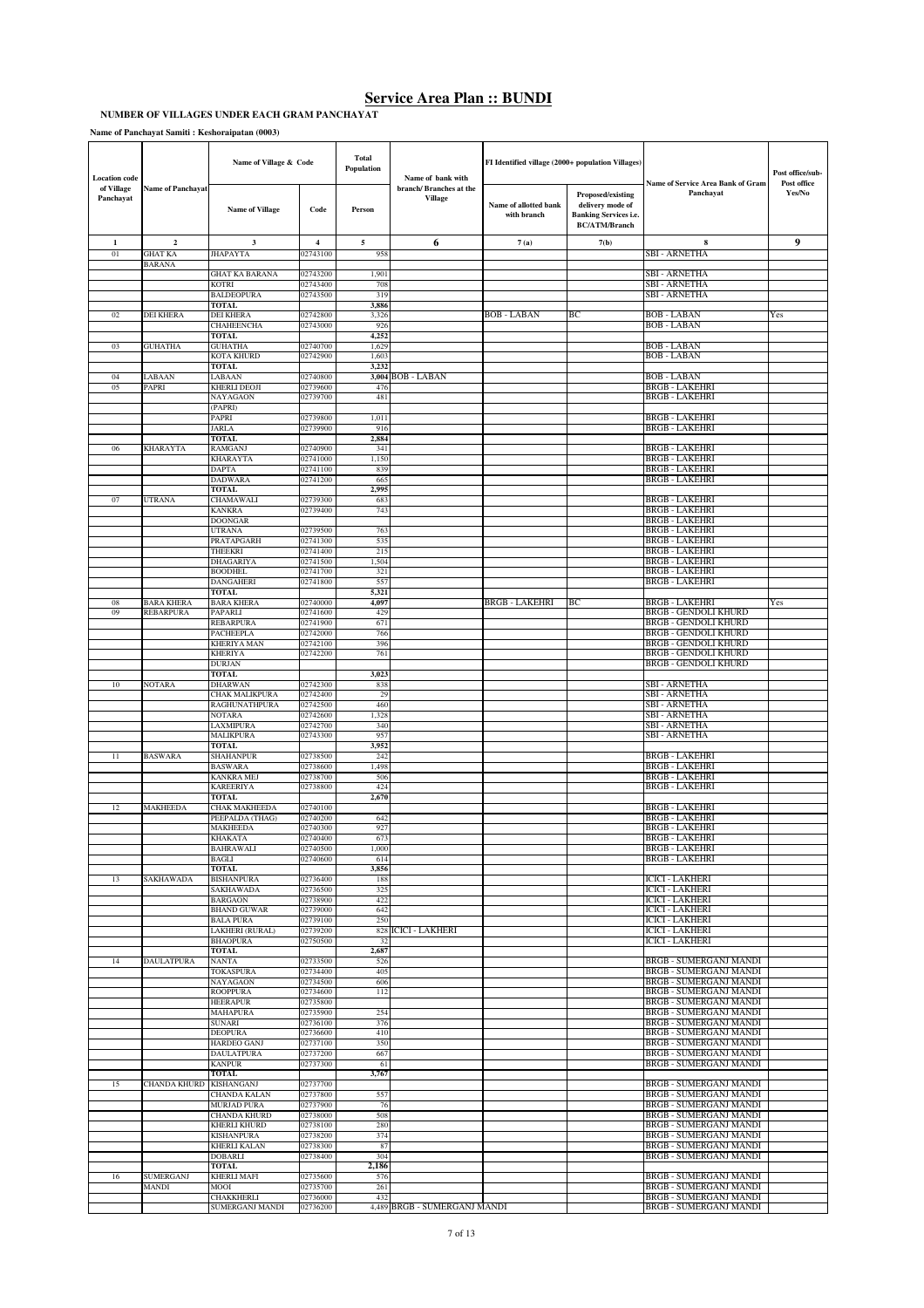### **Name of Panchayat Samiti : Keshoraipatan (0003)**

| <b>Location</b> code    |                          | Name of Village & Code                  |                      | Total<br>Population | Name of bank with                     | FI Identified village (2000+ population Villages) |                                                                                               |                                                                | Post office/sub-      |
|-------------------------|--------------------------|-----------------------------------------|----------------------|---------------------|---------------------------------------|---------------------------------------------------|-----------------------------------------------------------------------------------------------|----------------------------------------------------------------|-----------------------|
| of Village<br>Panchayat | <b>Name of Panchayat</b> | <b>Name of Village</b>                  | Code                 | Person              | branch/Branches at the<br>Village     | Name of allotted bank<br>with branch              | Proposed/existing<br>delivery mode of<br><b>Banking Services i.e.</b><br><b>BC/ATM/Branch</b> | Name of Service Area Bank of Gram<br>Panchayat                 | Post office<br>Yes/No |
| $\mathbf{1}$            | $\overline{\mathbf{c}}$  | 3                                       | 4                    | 5                   | 6                                     | 7(a)                                              | 7(b)                                                                                          | 8                                                              | 9                     |
|                         |                          | <b>ANGHORA</b><br><b>TOTAL</b>          | 02736300             | 1,255<br>7,013      |                                       |                                                   |                                                                                               | BRGB - SUMERGANJ MANDI                                         |                       |
| 17                      | <b>MOHANPURA</b>         | <b>BALAPURA</b>                         | 02732800             | 393                 |                                       |                                                   |                                                                                               | <b>BRGB - INDRA GARH</b>                                       |                       |
|                         |                          | MOHANPURA                               | 02734800             | 3,014               |                                       |                                                   |                                                                                               | <b>BRGB - INDRA GARH</b>                                       |                       |
|                         |                          | SHYODANPURA<br><b>JHEERA</b>            | 02735200<br>02735300 | 611<br>507          |                                       |                                                   |                                                                                               | <b>BRGB - INDRA GARH</b><br><b>BRGB - INDRA GARH</b>           |                       |
|                         |                          | <b>DARAMATAJI</b>                       | 02735400             | 376                 |                                       |                                                   |                                                                                               | <b>BRGB - INDRA GARH</b>                                       |                       |
|                         |                          | <b>CHHATRAPURA</b><br><b>TOTAL</b>      | 02735500             | 925<br>5,826        |                                       |                                                   |                                                                                               | <b>BRGB - INDRA GARH</b>                                       |                       |
| 18                      | <b>BALWAN</b>            | <b>KANWARPURA</b>                       | 02736700             | 533                 |                                       |                                                   |                                                                                               | <b>BRGB - SUMERGANJ MANDI</b>                                  |                       |
|                         |                          | <b>AMLI KHERA</b>                       | 02736800             | 310                 |                                       |                                                   |                                                                                               | <b>BRGB - SUMERGANJ MANDI</b>                                  |                       |
|                         |                          | <b>RAKASPURA</b><br><b>DHAKAR KHERI</b> | 02736900<br>02737000 | 226<br>363          |                                       |                                                   |                                                                                               | <b>BRGB - SUMERGANJ MANDI</b><br><b>BRGB - SUMERGANJ MANDI</b> |                       |
|                         |                          | AMARPURA                                | 02737400             | 66                  |                                       |                                                   |                                                                                               | BRGB - SUMERGANJ MANDI                                         |                       |
|                         |                          | ARNYA<br><b>BALWAN</b>                  | 02737500<br>02737600 | 249<br>1,404        |                                       |                                                   |                                                                                               | BRGB - SUMERGANJ MANDI<br><b>BRGB - SUMERGANJ MANDI</b>        |                       |
|                         |                          | <b>TOTAL</b>                            |                      | 3,151               |                                       |                                                   |                                                                                               |                                                                |                       |
| 19                      | <b>BABAI</b>             | <b>SUMERPURA</b>                        | 02732100             | 82                  |                                       |                                                   |                                                                                               | <b>BRGB - INDRA GARH</b>                                       |                       |
|                         |                          | SANGRAMGANJ<br><b>BOHARIYA GAON</b>     | 02732200<br>02732300 | 111<br>348          |                                       |                                                   |                                                                                               | <b>BRGB - INDRA GARH</b><br><b>BRGB - INDRA GARH</b>           |                       |
|                         |                          | KAILASHPURI                             | 02732400             | 215                 |                                       |                                                   |                                                                                               | <b>BRGB - INDRA GARH</b>                                       |                       |
|                         |                          | <b>BABAI</b><br>LALPURA                 | 02732700<br>02734700 | 2,150<br>103        |                                       | BRGB - INDRA GARI BC                              |                                                                                               | <b>BRGB - INDRA GARH</b><br><b>BRGB - INDRA GARH</b>           | Yes                   |
|                         |                          | JAINAGAR                                | 02734900             | 590                 |                                       |                                                   |                                                                                               | <b>BRGB - INDRA GARH</b>                                       |                       |
|                         |                          | RAMAJPURA                               | 02735000             | 594<br>573          |                                       |                                                   |                                                                                               | <b>BRGB - INDRA GARH</b><br><b>BRGB - INDRA GARH</b>           |                       |
|                         |                          | <b>JAINIWAS</b><br><b>TOTAL</b>         | 02735100             | 4,766               |                                       |                                                   |                                                                                               |                                                                |                       |
| 20                      | <b>GUDHA</b>             | <b>CHANDRA GANJ</b>                     | 02732500             | 578                 |                                       |                                                   |                                                                                               | <b>BRGB - INDRA GARH</b>                                       |                       |
|                         |                          | <b>BELANGANJ</b><br><b>SHERGANJ</b>     | 02732600<br>02732900 | 578<br>354          |                                       |                                                   |                                                                                               | <b>BRGB - INDRA GARH</b><br><b>BRGB - INDRA GARH</b>           |                       |
|                         |                          | <b>GUDHA</b>                            | 02733000             | 595                 |                                       |                                                   |                                                                                               | <b>BRGB - INDRA GARH</b>                                       |                       |
|                         |                          | <b>RAMNAGAR</b><br><b>RAMPURIYA</b>     | 02733100<br>02733200 | 291<br>218          |                                       |                                                   |                                                                                               | <b>BRGB - INDRA GARH</b><br><b>BRGB - INDRA GARH</b>           |                       |
|                         |                          | <b>KEMALAYA</b>                         | 02733300             | 439                 |                                       |                                                   |                                                                                               | <b>BRGB - INDRA GARH</b>                                       |                       |
|                         |                          | PAPRA                                   | 02733700             | 771                 |                                       |                                                   |                                                                                               | <b>BRGB - INDRA GARH</b>                                       |                       |
| 21                      | NAWALPURA                | <b>TOTAL</b><br>PEECHOOPURA             | 02733400             | 3,824               |                                       |                                                   |                                                                                               | <b>BRGB - SUMERGANJ MANDI</b>                                  |                       |
|                         |                          | <b>KOLASPURA</b>                        | 02733600             | 624                 |                                       |                                                   |                                                                                               | BRGB - SUMERGANJ MANDI                                         |                       |
|                         |                          | GENDAPURA<br>SHIVGANJ                   | 02733800<br>02733900 | 177<br>229          |                                       |                                                   |                                                                                               | <b>BRGB - SUMERGANJ MANDI</b><br>BRGB - SUMERGANJ MANDI        |                       |
|                         |                          | ABHAIPUR                                | 02734000             | 558                 |                                       |                                                   |                                                                                               | BRGB - SUMERGANJ MANDI                                         |                       |
|                         |                          | LAXMIPURA<br><b>KESHOPURA</b>           | 02734100<br>02734200 | 175<br>514          |                                       |                                                   |                                                                                               | <b>BRGB - SUMERGANJ MANDI</b><br>BRGB - SUMERGANJ MANDI        |                       |
|                         |                          | <b>NAWALPURA</b>                        | 02734300             | 923                 |                                       |                                                   |                                                                                               | <b>BRGB - SUMERGANJ MANDI</b>                                  |                       |
|                         |                          | <b>TOTAL</b>                            |                      | 3,204               |                                       |                                                   |                                                                                               |                                                                |                       |
| 22                      | <b>CHITAWA</b>           | <b>CHITAWA</b><br><b>RANGPURIYA</b>     | 02748300<br>02748800 | 2,379<br>1,294      |                                       | <b>BRGB - ISHWAR NA(BC</b>                        |                                                                                               | <b>BRGB-ISHWAR NAGAR</b><br><b>BRGB-ISHWAR NAGAR</b>           | Yes                   |
|                         |                          | TOTAL                                   |                      | 3,673               |                                       |                                                   |                                                                                               |                                                                |                       |
| 23                      | GUDLI                    | GUDLA<br>VIJAYNAGAR                     | 02748400<br>02748500 | 715<br>612          |                                       |                                                   |                                                                                               | <b>BRGB-ISHWAR NAGAR</b><br><b>BRGB-ISHWAR NAGAR</b>           |                       |
|                         |                          | GURLI                                   | 02748600             | 1,671               |                                       |                                                   |                                                                                               | <b>BRGB-ISHWAR NAGAR</b>                                       |                       |
|                         |                          | <b>PATOLYA</b>                          | 02748700             | 727                 |                                       |                                                   |                                                                                               | <b>BRGB-ISHWAR NAGAR</b>                                       |                       |
| 24                      | <b>LESARDA</b>           | <b>TOTAL</b><br><b>BANJARON KI</b>      | 02747900             | 3,725<br>699        |                                       |                                                   |                                                                                               | <b>BRGB-ISHWAR NAGAR</b>                                       |                       |
|                         |                          | <b>JHONPARIYAN</b>                      |                      |                     |                                       |                                                   |                                                                                               | <b>BRGB-ISHWAR NAGAR</b>                                       |                       |
|                         |                          | <b>LESARDA</b><br><b>HALIHERA</b>       | 02748000<br>02748100 | 2,707<br>719        | BRGB ISHWAR NAGAF BRGB - ISHWAR NACBC |                                                   |                                                                                               | BRGB-ISHWAR NAGAR<br><b>BRGB-ISHWAR NAGAR</b>                  | Yes                   |
|                         |                          | NEEMODA                                 | 02748200             | 857                 |                                       |                                                   |                                                                                               | <b>BRGB-ISHWAR NAGAR</b>                                       |                       |
|                         |                          | ISHWARNAGAR<br>TOTAL                    | 02748900             | 1,407<br>6,389      |                                       |                                                   |                                                                                               | BRGB-ISHWAR NAGAR                                              |                       |
| 25                      | <b>BHEEYA</b>            | <b>BHEEYA</b>                           | 02749900             | 2,610               |                                       | SBBJ - KESHORAI PABC                              |                                                                                               | SBBJ - KESHORAI PATAN                                          | Yes                   |
|                         |                          | <b>RANGRAJPURA</b>                      | 02751100             | 513                 |                                       |                                                   |                                                                                               | SBBJ - KESHORAI PATAN                                          |                       |
| 26                      | MADHORAJ                 | TOTAL<br><b>KHERLI</b>                  | 02749400             | 3,123<br>461        |                                       |                                                   |                                                                                               | SBBJ - KESHORAI PATAN                                          |                       |
|                         | PURA                     | <b>BALEETHA</b>                         | 02749500             | 1,014               |                                       |                                                   |                                                                                               | SBBJ - KESHORAI PATAN                                          |                       |
|                         |                          | <b>JAGNATHA</b><br>MADHORAJPURA         | 02749600<br>02749700 | 228<br>1,631        |                                       |                                                   |                                                                                               | SBBJ - KESHORAI PATAN<br>SBBJ - KESHORAI PATAN                 |                       |
|                         |                          | <b>JAKHROON</b>                         | 02750000             | 280                 |                                       |                                                   |                                                                                               | SBBJ - KESHORAI PATAN                                          |                       |
|                         | SOONAGAR                 | TOTAL<br><b>KESHONAGAR</b>              | 02749000             | 3,614<br>820        |                                       |                                                   |                                                                                               | SBBJ - KESHORAI PATAN                                          |                       |
| 27                      |                          | <b>LAKHERI KHURD</b>                    | 02749100             | 964                 |                                       |                                                   |                                                                                               | SBBJ - KESHORAI PATAN                                          |                       |
|                         |                          | SOONAGAR<br><b>NEEMOTHA</b>             | 02749200             | 1,744               |                                       |                                                   |                                                                                               | SBBJ - KESHORAI PATAN                                          |                       |
|                         |                          | TOTAL                                   | 02749300             | 1,031<br>4,559      |                                       |                                                   |                                                                                               | SBBJ - KESHORAI PATAN                                          |                       |
| 28                      | RADI                     | RADI                                    | 02751300             | 779                 |                                       |                                                   |                                                                                               | <b>BRGB - LESARDA</b>                                          |                       |
|                         |                          | <b>KAMOLAR</b><br>PADRA                 | 02751700<br>02751800 | 413<br>1,013        |                                       |                                                   |                                                                                               | <b>BRGB - LESARDA</b><br><b>BRGB - LESARDA</b>                 |                       |
|                         |                          | <b>BOODHYA</b>                          | 02751900             | 918                 |                                       |                                                   |                                                                                               | <b>BRGB - LESARDA</b>                                          |                       |
| 29                      | <b>CHARI</b>             | TOTAL<br><b>INDRAPURIYA</b>             | 02749800             | 3,123               |                                       |                                                   |                                                                                               | <b>BRGB - LESARDA</b>                                          |                       |
|                         |                          | <b>HATHANAPUR</b>                       | 02751400             | 1,153<br>387        |                                       |                                                   |                                                                                               | <b>BRGB - LESARDA</b>                                          |                       |
|                         |                          | KESHORAIPATAN                           | 02751500             | 772                 |                                       |                                                   |                                                                                               | <b>BRGB - LESARDA</b>                                          |                       |
|                         |                          | (RURAL)<br>CHARI                        | 02751600             | 1,459               |                                       |                                                   |                                                                                               | <b>BRGB - LESARDA</b><br><b>BRGB - LESARDA</b>                 |                       |
|                         |                          | TOTAL                                   |                      | 3,771               |                                       |                                                   |                                                                                               |                                                                |                       |
| 30                      | SARSALA                  | <b>NOTARA</b><br><b>SHREEPURA</b>       | 02750100<br>02750700 | 443<br>649          |                                       |                                                   |                                                                                               | <b>SBI - ARNETHA</b><br><b>SBI - ARNETHA</b>                   |                       |
|                         |                          | <b>ANATPURA</b>                         | 02750800             | 547                 |                                       |                                                   |                                                                                               | <b>SBI - ARNETHA</b>                                           |                       |
|                         |                          | SARSALA                                 | 02750900             | 1,072               |                                       |                                                   |                                                                                               | SBI - ARNETHA                                                  |                       |
|                         |                          | SAMADPURIYA<br>TOTAL                    | 02751000             | 822<br>3,533        |                                       |                                                   |                                                                                               | <b>SBI - ARNETHA</b>                                           |                       |
| 31                      | <b>BALOD</b>             | <b>BEERAJ</b>                           | 02750200             | 372                 |                                       |                                                   |                                                                                               | <b>SBI - ARNETHA</b>                                           |                       |
|                         |                          | PIPALDDA HARIJI<br><b>KHERLI VYASAN</b> | 02750300<br>02750400 | 500<br>313          |                                       |                                                   |                                                                                               | SBI - ARNETHA<br>SBI - ARNETHA                                 |                       |
|                         |                          | <b>BALOD</b>                            | 02754500             | 718                 |                                       |                                                   |                                                                                               | <b>SBI - ARNETHA</b>                                           |                       |
|                         |                          | <b>JAGDARI</b><br><b>DOLAR</b>          | 02754600<br>02754700 | 248<br>857          |                                       |                                                   |                                                                                               | <b>SBI - ARNETHA</b><br><b>SBI - ARNETHA</b>                   |                       |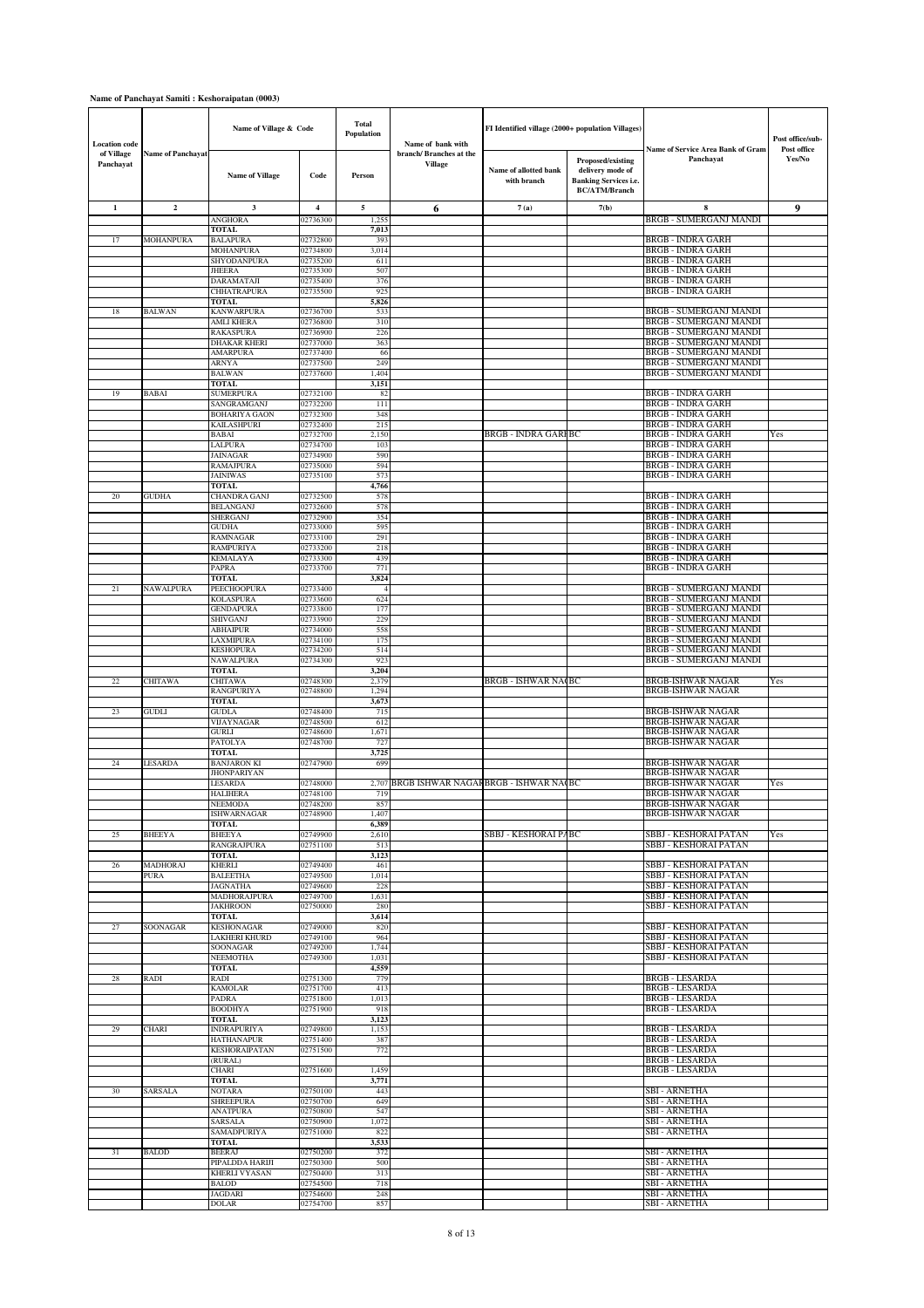### **Name of Panchayat Samiti : Keshoraipatan (0003)**

| <b>Location</b> code    |                          | Name of Village & Code                        |                      | <b>Total</b><br>Population | Name of bank with                        | FI Identified village (2000+ population Villages) |                                                                                               |                                                            | Post office/sub-      |
|-------------------------|--------------------------|-----------------------------------------------|----------------------|----------------------------|------------------------------------------|---------------------------------------------------|-----------------------------------------------------------------------------------------------|------------------------------------------------------------|-----------------------|
| of Village<br>Panchayat | <b>Name of Panchayat</b> | <b>Name of Village</b>                        | Code                 | Person                     | branch/Branches at the<br><b>Village</b> | Name of allotted bank<br>with branch              | Proposed/existing<br>delivery mode of<br><b>Banking Services i.e.</b><br><b>BC/ATM/Branch</b> | Name of Service Area Bank of Gram<br>Panchayat             | Post office<br>Yes/No |
| 1                       | $\mathbf{2}$             | $\mathbf{3}$                                  | $\overline{4}$       | 5                          | 6                                        | 7(a)                                              | 7(b)                                                                                          | 8                                                          | 9                     |
|                         |                          | <b>TOTAL</b>                                  |                      | 3,008                      |                                          |                                                   |                                                                                               |                                                            |                       |
| 32                      | <b>ARNETHA</b>           | <b>ARNETHA</b>                                | 02751200             | 4,036                      | <b>SBI - ARNETHA</b>                     |                                                   |                                                                                               | SBI - ARNETHA                                              |                       |
| 33                      | <b>ROTEDA</b>            | <b>DHEEKOLI</b><br><b>DEOLI</b>               | 02754000<br>02754100 | 34 <sub>6</sub><br>229     |                                          |                                                   |                                                                                               | ICICI - KAPREN<br><b>ICICI - KAPREN</b>                    |                       |
|                         |                          | <b>JHARANYA</b>                               | 02754200             | 313                        |                                          |                                                   |                                                                                               | ICICI - KAPREN                                             |                       |
|                         |                          | <b>ROTEDA</b>                                 | 02754300             | 3,059                      |                                          | <b>ICICI - KAPREN</b>                             | BС                                                                                            | ICICI - KAPREN                                             | Yes                   |
|                         |                          | CHAK HADIYA                                   | 02754400             |                            |                                          |                                                   |                                                                                               | <b>ICICI - KAPREN</b>                                      |                       |
|                         |                          | <b>KHERA</b><br><b>TOTAL</b>                  |                      | 3,945                      |                                          |                                                   |                                                                                               | <b>ICICI - KAPREN</b>                                      |                       |
| 34                      | <b>KARWALA</b>           | <b>BALDARA</b>                                | 02746800             | 484                        |                                          |                                                   |                                                                                               | BRGB - LESARDA                                             |                       |
|                         |                          | <b>BANIYANI</b>                               | 02747100             | 357                        |                                          |                                                   |                                                                                               | <b>BRGB - LESARDA</b>                                      |                       |
|                         |                          | <b>KARWALA</b>                                | 02747200             | 1,641                      |                                          |                                                   |                                                                                               | BRGB - LESARDA<br>BRGB - LESARDA                           |                       |
|                         |                          | <b>RAGHUNATHPURA</b><br><b>TOTAL</b>          | 02747300             | 529<br>3,011               |                                          |                                                   |                                                                                               |                                                            |                       |
| 35                      | MAYAJA                   | <b>KANIHERA</b>                               | 02747400             | 492                        |                                          |                                                   |                                                                                               | BRGB - LESARDA                                             |                       |
|                         |                          | <b>JHUWANSA</b>                               | 02747500             | 1,017                      |                                          |                                                   |                                                                                               | <b>BRGB - LESARDA</b>                                      |                       |
|                         |                          | CHHARAKWARA                                   | 02747600             | 1,147                      |                                          |                                                   |                                                                                               | BRGB - LESARDA<br><b>BRGB - LESARDA</b>                    |                       |
|                         |                          | <b>KODIJA</b><br>MAYAJA                       | 02747700<br>02747800 | 981<br>1,628               |                                          |                                                   |                                                                                               | <b>BRGB - LESARDA</b>                                      |                       |
|                         |                          | <b>TOTAL</b>                                  |                      | 5,265                      |                                          |                                                   |                                                                                               |                                                            |                       |
| 36                      | <b>JALODA</b>            | <b>CHHOREDA</b>                               | 02746900             | 512                        |                                          |                                                   |                                                                                               | SBI - ARNETHA                                              |                       |
|                         |                          | <b>CHAWACHH</b><br><b>JALODA</b>              | 02747000<br>02752000 | 439<br>1,663               |                                          |                                                   |                                                                                               | SBI - ARNETHA<br>SBI - ARNETHA                             |                       |
|                         |                          | <b>KHERLI MEHTA</b>                           | 02752100             | 512                        |                                          |                                                   |                                                                                               | SBI - ARNETHA                                              |                       |
|                         |                          | <b>BHINDI</b>                                 | 02752200             | 751                        |                                          |                                                   |                                                                                               | SBI - ARNETHA                                              |                       |
|                         |                          | TOTAL                                         |                      | 3,877                      |                                          |                                                   |                                                                                               |                                                            |                       |
| 37                      | <b>JAITHAL</b>           | <b>DOTANA</b><br><b>OHARI</b>                 | 02746500<br>02746600 | 676<br>516                 |                                          |                                                   |                                                                                               | SBI - ARNETHA<br>SBI - ARNETHA                             |                       |
|                         |                          | <b>JAITHAL</b>                                | 02746700             | 3,159                      |                                          | SBI - ARNETHA                                     | ВC                                                                                            | SBI - ARNETHA                                              | Yes                   |
|                         |                          | <b>TOTAL</b>                                  |                      | 4,351                      |                                          |                                                   |                                                                                               |                                                            |                       |
| 38                      | <b>KARWALA KI</b>        | <b>BARANI</b>                                 | 02746000             | 362                        |                                          |                                                   |                                                                                               | BOB - JHALIJI KA BARANA<br>BOB - JHALIJI KA BARANA         |                       |
|                         | <b>JHONPARYAN</b>        | MENOLI<br><b>KARWALA KI</b>                   | 02746100<br>02746200 | 1,087<br>1,042             |                                          |                                                   |                                                                                               | BOB - JHALIJI KA BARANA                                    |                       |
|                         |                          | <b>JHONPARYAN</b>                             |                      |                            |                                          |                                                   |                                                                                               | BOB - JHALIJI KA BARANA                                    |                       |
|                         |                          | KORKIYA BALAJI                                | 02746300             | 895                        |                                          |                                                   |                                                                                               | BOB - JHALIJI KA BARANA                                    |                       |
|                         |                          | PEELDA (SAMEL)<br>TOTAL                       | 02746400             | 142<br>3.528               |                                          |                                                   |                                                                                               | BOB - JHALIJI KA BARANA                                    |                       |
| 39                      | <b>JHALAJI KA</b>        | JHALAJI KA BARAN                              | 02745900             |                            | 4,369 BOB - JHALIJI KA BARANA            |                                                   |                                                                                               | BOB - JHALIJI KA BARANA                                    |                       |
|                         | <b>BARAN</b>             |                                               |                      |                            |                                          |                                                   |                                                                                               | BOB - JHALIJI KA BARANA                                    |                       |
| 40                      | <b>BORDA</b>             | <b>DHEENGSI</b>                               | 02745200             | 321                        |                                          |                                                   |                                                                                               | BOB - JHALIJI KA BARANA                                    |                       |
|                         | KACHHIYAN                | <b>BORDA KACHHIYAN</b><br><b>JALERA</b>       | 02745300<br>02745400 | 1,231<br>221               |                                          |                                                   |                                                                                               | BOB - JHALIJI KA BARANA<br>BOB - JHALIJI KA BARANA         |                       |
|                         |                          | <b>AMARPURA</b>                               | 02745500             | 440                        |                                          |                                                   |                                                                                               | <b>BOB - JHALIJI KA BARANA</b>                             |                       |
|                         |                          | KANWARPURA                                    | 02745600             | 476                        |                                          |                                                   |                                                                                               | BOB - JHALIJI KA BARANA                                    |                       |
|                         |                          | <b>ISARDA</b>                                 | 02745700             | 381                        |                                          |                                                   |                                                                                               | BOB - JHALIJI KA BARANA                                    |                       |
|                         |                          | CHAUTRA KA                                    | 02745800             | 396                        |                                          |                                                   |                                                                                               | BOB - JHALIJI KA BARANA                                    |                       |
|                         |                          | <b>KHERA</b><br><b>TOTAL</b>                  |                      | 3,466                      |                                          |                                                   |                                                                                               | BOB - JHALIJI KA BARANA                                    |                       |
| 41                      | GENDOLI KHURD            | <b>GENDOLI KALAN</b>                          | 02744600             | 519                        |                                          |                                                   |                                                                                               | BRGB - GENDOLI KHURD                                       |                       |
|                         |                          | <b>GENDOLI KHURD</b>                          | 02744700             | 2,281                      | <b>BRGB - GENDOLI KHURD</b>              |                                                   |                                                                                               | BRGB - GENDOLI KHURD                                       |                       |
|                         |                          | <b>GENDOLI KHURD KI</b><br><b>JHONPARIYAN</b> | 02744800             | 507                        |                                          |                                                   |                                                                                               | BRGB - GENDOLI KHURD<br>BRGB - GENDOLI KHURD               |                       |
|                         |                          | <b>GOONTHA</b>                                | 02744900             | 505                        |                                          |                                                   |                                                                                               | BRGB - GENDOLI KHURD                                       |                       |
|                         |                          | MAHUWA                                        | 02745000             | 87                         |                                          |                                                   |                                                                                               | BRGB - GENDOLI KHURD                                       |                       |
|                         |                          | <b>JHADOL</b>                                 | 02745100             | 345                        |                                          |                                                   |                                                                                               | <b>BRGB - GENDOLI KHURD</b>                                |                       |
| 42                      | PHOLAI                   | TOTAL<br><b>BEERAMPUR</b>                     | 02743600             | 4,244<br>135               |                                          |                                                   |                                                                                               | <b>BRGB - GENDOLI KHURD</b>                                |                       |
|                         |                          | <b>GOAPLPURA</b>                              | 02743700             | 462                        |                                          |                                                   |                                                                                               | BRGB - GENDOLI KHURD                                       |                       |
|                         |                          | <b>KUWAGAON</b>                               | 02743800             | 449                        |                                          |                                                   |                                                                                               | BRGB - GENDOLI KHURD                                       |                       |
|                         |                          | <b>JAHOORIYA</b><br>PHOLAI                    | 02743900<br>02744000 | 115<br>1,027               |                                          |                                                   |                                                                                               | <b>BRGB - GENDOLI KHURD</b><br><b>BRGB - GENDOLI KHURD</b> |                       |
|                         |                          | <b>GOTHRA</b>                                 | 02744100             | 449                        |                                          |                                                   |                                                                                               | <b>BRGB - GENDOLI KHURD</b>                                |                       |
|                         |                          | MORKHOONDANA                                  | 02744200             | 549                        |                                          |                                                   |                                                                                               | <b>BRGB - GENDOLI KHURD</b>                                |                       |
|                         |                          | <b>JAGANNATHPURA</b>                          | 02744300             | 720                        |                                          |                                                   |                                                                                               | <b>BRGB - GENDOLI KHURD</b>                                |                       |
|                         |                          | <b>BHAINS KHERA</b><br>LOHLI                  | 02744400<br>02744500 | 244<br>100                 |                                          |                                                   |                                                                                               | BRGB - GENDOLI KHURD<br><b>BRGB - GENDOLI KHURD</b>        |                       |
|                         |                          | <b>TOTAL</b>                                  |                      | 4,250                      |                                          |                                                   |                                                                                               |                                                            |                       |
| 43                      | <b>BALKASA</b>           | <b>LACHHMIPURA</b>                            | 02750600             | 293                        |                                          |                                                   |                                                                                               | SBI - ARNETHA                                              |                       |
|                         |                          | <b>BALKASA</b><br><b>RAMPURIYA</b>            | 02752300<br>02752400 | 2,156<br>-8                |                                          | SBI - ARNETHA                                     | BC                                                                                            | SBI - ARNETHA<br>SBI - ARNETHA                             | Yes                   |
|                         |                          | <b>BORDAMAL</b>                               | 02752500             | 1,322                      |                                          |                                                   |                                                                                               | SBI - ARNETHA                                              |                       |
|                         |                          | TOTAL                                         |                      | 3,779                      |                                          |                                                   |                                                                                               |                                                            |                       |
| 44                      | <b>HIGONIYA</b>          | NAYAGAON                                      | 02752600             | 931                        |                                          |                                                   |                                                                                               | <b>BRGB - KAPREN</b>                                       |                       |
|                         |                          | <b>HARIPURA</b><br><b>HIGONIYA</b>            | 02752700<br>02752800 | 1,051<br>1,369             |                                          |                                                   |                                                                                               | <b>BRGB - KAPREN</b><br>BRGB - KAPREN                      |                       |
|                         |                          | <b>GARJANI</b>                                | 02752900             | 723                        |                                          |                                                   |                                                                                               | <b>BRGB - KAPREN</b>                                       |                       |
|                         |                          | CHADHGAON                                     | 02753000             | 689                        |                                          |                                                   |                                                                                               | <b>BRGB - KAPREN</b>                                       |                       |
|                         |                          | TOTAL                                         |                      | 4,763                      |                                          |                                                   |                                                                                               | BRGB - KAPREN                                              |                       |
| 45                      | AJANDA                   | AJANDA<br><b>KHERLI BANDHA</b>                | 02753500<br>02753600 | 1,578<br>338               |                                          |                                                   |                                                                                               | BRGB - KAPREN                                              |                       |
|                         |                          | <b>KODKYA</b>                                 | 02753700             | 1,571                      |                                          |                                                   |                                                                                               | <b>BRGB - KAPREN</b>                                       |                       |
|                         |                          | <b>BOYA KHERA</b>                             | 02753800             | 738                        |                                          |                                                   |                                                                                               | <b>BRGB - KAPREN</b>                                       |                       |
|                         |                          | <b>DEOPURA</b><br><b>TOTAL</b>                | 02753900             | 39<br>4,264                |                                          |                                                   |                                                                                               | <b>BRGB - KAPREN</b>                                       |                       |
| 46                      | <b>CHARDANA</b>          | <b>CHARDANA</b>                               | 02753100             | 1,226                      |                                          |                                                   |                                                                                               | <b>BRGB - KAPREN</b>                                       |                       |
|                         |                          | <b>ARNIYA</b>                                 | 02753200             | 486                        |                                          |                                                   |                                                                                               | <b>BRGB - KAPREN</b>                                       |                       |
|                         |                          | <b>ARDANA</b>                                 | 02753300             | 668                        |                                          |                                                   |                                                                                               | <b>BRGB - KAPREN</b>                                       |                       |
|                         |                          | BANJHARLI<br>TOTAL                            | 02753400             | 983<br>3,363               |                                          |                                                   |                                                                                               | BRGB - KAPREN                                              |                       |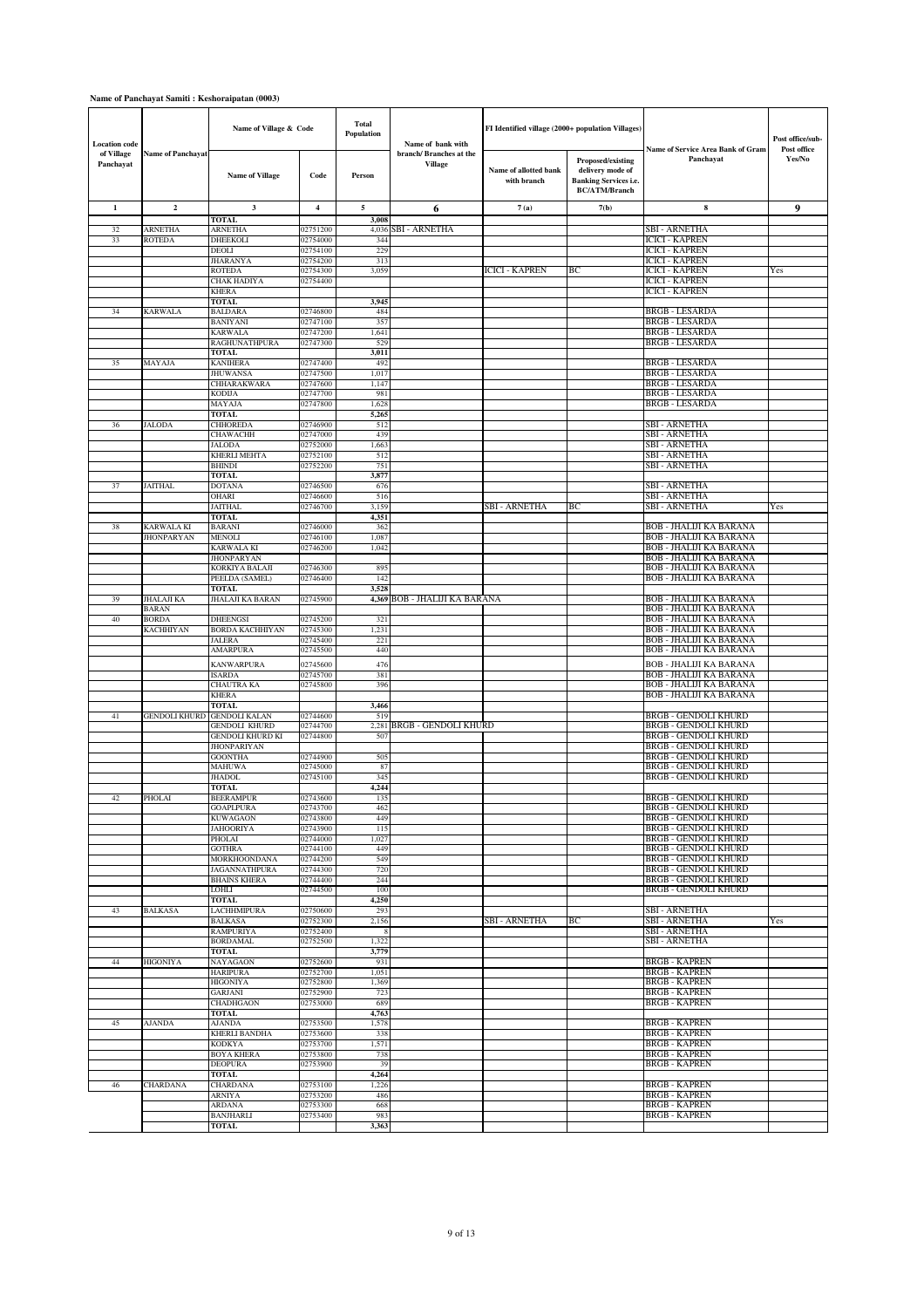### **NUMBER OF VILLAGES UNDER EACH GRAM PANCHAYAT**

| Location<br>code of  | Name of                        | Name of Village & Code                       |                                     | <b>Total</b><br>Population | Name of bank with branch/      | FI Identified village (2000+ population Villages) |                                                                                               | <b>Name of Service Area</b>                                      | Post office/sub-<br>Post office |
|----------------------|--------------------------------|----------------------------------------------|-------------------------------------|----------------------------|--------------------------------|---------------------------------------------------|-----------------------------------------------------------------------------------------------|------------------------------------------------------------------|---------------------------------|
| Village<br>Panchayat | Panchayat                      | <b>Name of Village</b>                       | Code                                | Person                     | <b>Branches at the Village</b> | Name of allotted bank with<br>branch              | Proposed/existing<br>delivery mode of<br><b>Banking Services i.e.</b><br><b>BC/ATM/Branch</b> | <b>Bank of Gram Panchayat</b>                                    | Yes/No                          |
| 1<br>01              | $\mathbf{2}$<br>LAMBAKHOH      | 3<br>PEEPALDA                                | $\overline{\mathbf{4}}$<br>02779200 | 5<br>418                   | 6                              | 7(a)                                              | 7(b)                                                                                          | 8<br><b>BRGB - LAMBAKHOH</b>                                     | 9                               |
|                      |                                | LAMBAKHOH                                    | 02779400                            | 3,910                      | <b>BRGB - LAMBAKHOH</b>        |                                                   |                                                                                               | <b>BRGB - LAMBAKHOH</b>                                          |                                 |
| 02                   | <b>GOPALPURA</b>               | <b>TOTAL</b><br><b>FATEHPURA</b>             | 02778500                            | 4.32<br>432                |                                |                                                   |                                                                                               | <b>BRGB - DHANESHWAR</b>                                         |                                 |
|                      | (BARAD)                        | DEOGARH<br>LAXMIPURA                         | 02778600<br>02778700                | 274<br>442                 |                                |                                                   |                                                                                               | <b>BRGB - DHANESHWAR</b><br>BRGB - DHANESHWAR                    |                                 |
|                      |                                | <b>GOPALPURA (BARAD)</b>                     | 02778800<br>02778900                | 818<br>624                 | <b>BRGB - DHANESHWAR</b>       |                                                   |                                                                                               | <b>BRGB - DHANESHWAR</b><br><b>BRGB - DHANESHWAR</b>             |                                 |
|                      |                                | <b>DHORELA</b><br><b>RATANPURA</b>           | 02779300                            | QQ                         |                                |                                                   |                                                                                               | <b>BRGB - DHANESHWAR</b>                                         |                                 |
| 03                   | <b>BUDHPURA (C.T.)</b>         | <b>TOTAL</b><br>PARANA (KARADONKA)           | 02778400                            | 2,689<br>2,03              |                                | BOB - DABI                                        | BC                                                                                            | <b>BOB</b> - DABI                                                | No                              |
|                      |                                | <b>GORDHANPURA</b><br><b>BUDHPURA (C.T.)</b> | 02779000<br>12307000                | 625<br>4,387               |                                |                                                   |                                                                                               | BOB - DABI<br>BOB - DABI                                         |                                 |
|                      |                                | <b>TOTAL</b>                                 |                                     | 7,045                      |                                |                                                   |                                                                                               |                                                                  |                                 |
| 04                   | DABI                           | <b>DABOOSAR</b><br><b>BEODIYA</b>            | 02780200<br>2780300                 | 190<br>77                  |                                |                                                   |                                                                                               | <b>BOB - DABI</b><br><b>BOB - DABI</b>                           |                                 |
|                      |                                | DABI<br>THARI                                | 2780400<br>02780500                 | 6,40<br>1,07               | <b>BOB - DABI</b>              |                                                   |                                                                                               | <b>BOB - DABI</b><br>BOB - DABI                                  |                                 |
|                      |                                | <b>TOTAL</b>                                 |                                     | 8,445                      |                                |                                                   |                                                                                               |                                                                  |                                 |
| 05                   | <b>RAJPURA</b>                 | <b>CHHANT KA KHERA</b><br><b>RAJPURA</b>     | 02779600<br>02779800                | 170<br>3,177               |                                | <b>BOB - DABI</b>                                 | BС                                                                                            | <b>BOB - DABI</b><br>BOB - DABI                                  | Yes                             |
|                      |                                | GURHA<br><b>DASALYA</b>                      | 02780000<br>02780100                | 950<br>839                 |                                |                                                   |                                                                                               | BOB - DABI<br><b>BOB - DABI</b>                                  |                                 |
|                      |                                | TOTAL                                        |                                     | 5,136                      |                                |                                                   |                                                                                               | <b>BRGB - LAMBAKHOH</b>                                          |                                 |
| 06                   | <b>GANESHPURA</b>              | <b>BARFOO</b><br><b>GANESHPURA</b>           | 02779100<br>02779500                | 1,25<br>1,288              |                                |                                                   |                                                                                               | <b>BRGB - LAMBAKHOH</b>                                          |                                 |
|                      |                                | NAROLI<br><b>TOTAL</b>                       | 02779700                            | 37<br>2,915                |                                |                                                   |                                                                                               | BRGB - LAMBAKHOH                                                 |                                 |
| 07                   | <b>DHANESHWAR</b>              | <b>BAKCHANCH</b><br>SOOTRA                   | 02779900<br>02780600                | 2,35                       |                                | <b>BRGB - DHANESHWAR</b>                          | ВC                                                                                            | <b>BRGB - DHANESHWAR</b><br><b>BRGB - DHANESHWAR</b>             | Yes                             |
|                      |                                | <b>BHAWANI PURA</b>                          | 02780700                            | 309                        |                                |                                                   |                                                                                               | BRGB - DHANESHWAR                                                |                                 |
|                      |                                | <b>BHAGWANPURA</b> @<br><b>CHAINPURIYA</b>   | 02780800                            | 1,46                       |                                |                                                   |                                                                                               | <b>BRGB - DHANESHWAR</b>                                         |                                 |
|                      |                                | KANWARPURA<br><b>DHANESHWAR</b>              | 02780900<br>02781100                | 1,50<br>4,323              | <b>BRGB - DHANESHWAR</b>       |                                                   |                                                                                               | BRGB - DHANESHWAR<br>BRGB - DHANESHWAR                           |                                 |
| 08                   | <b>KHADIPUR</b>                | <b>TOTAL</b><br><b>KHADIPUR</b>              | 02781400                            | 9,958<br>919               |                                |                                                   |                                                                                               | BOB - KHATKAD                                                    |                                 |
|                      |                                | <b>KARONDI</b>                               | 02781200                            | 709                        |                                |                                                   |                                                                                               | BOB - KHATKAD                                                    |                                 |
| 09                   | <b>JAKHMOOND</b>               | <b>TOTAL</b><br><b>JAKHMOOND</b>             | 02776800                            | 1,628<br>2,194             |                                | <b>BRGB - GOVINDPUR BAWCBC</b>                    |                                                                                               | BRGB - GOVINDPUR BAWYes                                          |                                 |
|                      |                                | TULSI<br>RAMPURIYA (TULSI)                   | 02777000<br>02777600                | 722<br>32.                 |                                |                                                   |                                                                                               | <b>BRGB - GOVINDPUR BAWORI</b><br><b>BRGB - GOVINDPUR BAWORI</b> |                                 |
|                      |                                | TOTAL                                        |                                     | 3,238                      |                                |                                                   |                                                                                               |                                                                  |                                 |
| 10                   | <b>DORA</b>                    | <b>JALOTI</b><br>SHYOPURIYA                  | 02777700<br>02777800                | 533<br>269                 |                                |                                                   |                                                                                               | BRGB - TALERA<br><b>BRGB - TALERA</b>                            |                                 |
|                      |                                | DORA<br>KACHHALYA                            | 02777900<br>02778000                | 699<br>1,234               |                                |                                                   |                                                                                               | <b>BRGB - TALERA</b><br><b>BRGB - TALERA</b>                     |                                 |
|                      |                                | <b>BIJARI</b><br><b>TOTAL</b>                | 02781000                            | 422<br>3,157               |                                |                                                   |                                                                                               | <b>BRGB-TALERA</b>                                               |                                 |
| 11                   | <b>LAXMI PURA</b>              | DULHEPURA                                    | 02770500                            | 533                        |                                |                                                   |                                                                                               | <b>BRGB - TALERA</b>                                             |                                 |
|                      |                                | CHANDA KA TALAB<br>KALYANPURA                | 02770600<br>02770700                | 485<br>420                 |                                |                                                   |                                                                                               | <b>BRGB-TALERA</b><br><b>BRGB-TALERA</b>                         |                                 |
|                      |                                | <b>AMTHOON</b><br><b>LAXMI PURA</b>          | 02770800<br>02770900                | 549<br>1,860               |                                |                                                   |                                                                                               | <b>BRGB - TALERA</b><br><b>BRGB-TALERA</b>                       |                                 |
|                      |                                | <b>TALAB BARDHA</b>                          | 02777400                            | 908                        |                                |                                                   |                                                                                               | <b>BRGB-TALERA</b>                                               |                                 |
|                      |                                | <b>DEORIYA</b><br><b>TOTAL</b>               | 02777500                            | 1,816<br>6,571             |                                |                                                   |                                                                                               | <b>BRGB - TALERA</b>                                             |                                 |
| 12                   | <b>ALPHANAGAR</b>              | GAGOS<br><b>ALPHANAGAR</b>                   | 02771400<br>02771500                | 887<br>51.                 |                                |                                                   |                                                                                               | <b>BRGB-TALERA</b><br><b>BRGB - TALERA</b>                       |                                 |
|                      |                                | SEETA PURA<br><b>MOTUKA</b>                  | 02771700<br>02776400                | 2,127<br>210               |                                | <b>BOB - TALERA</b>                               | ВC                                                                                            | <b>BRGB - TALERA</b><br><b>BRGB - TALERA</b>                     | No                              |
|                      |                                | <b>TOTAL</b>                                 |                                     | 3,737                      |                                |                                                   |                                                                                               |                                                                  |                                 |
| 13<br>14             | <b>BAROONDHAN</b><br>DHANATARI | <b>BAROONDHAN</b><br><b>ANDHEI</b>           | 02771200<br>12267900                |                            | 4,388 BOI - BARUNDHAN          |                                                   |                                                                                               | <b>BOI - BARUNDHAN</b><br><b>ROL-BARLINDHA</b>                   |                                 |
|                      |                                | BHANWRIYA KUA<br>DHANATARI                   | 02771000<br>02771100                | 534<br>908                 |                                |                                                   |                                                                                               | <b>BOI - BARUNDHAN</b><br><b>BOI - BARUNDHAN</b>                 |                                 |
|                      |                                | <b>BHARTA BAORI</b><br><b>BEELOOBA</b>       | 02771300                            | 984<br>200                 |                                |                                                   |                                                                                               | <b>BOI - BARUNDHAN</b><br><b>BOI - BARUNDHAN</b>                 |                                 |
|                      |                                | TOTAL                                        | 02771600                            | 3,578                      |                                |                                                   |                                                                                               |                                                                  |                                 |
| 15<br>16             | TALERA<br><b>AKTASA</b>        | TALERA<br>JALODA                             | 02772600<br>02772200                | 5,402<br>40'               | <b>BOB - TALERA</b>            |                                                   |                                                                                               | <b>BOB - TALERA</b><br><b>BOB - TALERA</b>                       |                                 |
|                      |                                | AKTASA<br><b>KHURAR</b>                      | 02772400<br>02772500                | 2,188<br>706               |                                |                                                   |                                                                                               | <b>BOB - TALERA</b><br><b>BOB - TALERA</b>                       |                                 |
|                      |                                | <b>NAINDA</b>                                | 02772700                            | 461                        |                                |                                                   |                                                                                               | BOB - TALERA                                                     |                                 |
| 17                   | <b>THIKARIA</b>                | <b>TOTAL</b><br>KARAD KA VARDHA              | 02760200                            | 3,762<br>586               |                                |                                                   |                                                                                               | <b>BOB - TALERA</b>                                              |                                 |
|                      |                                | THEEKARIYA CHARNAN<br>KOTHIYA                | 02766900<br>02767100                | 1,101<br>1,238             |                                |                                                   |                                                                                               | <b>BOB - TALERA</b><br><b>BOB - TALERA</b>                       |                                 |
|                      |                                | LEELERA CHARNAN<br><b>SAPTEEJA</b>           | 02772000<br>02772100                | 966<br>428                 |                                |                                                   |                                                                                               | <b>BOB - TALERA</b><br><b>BOB - TALERA</b>                       |                                 |
|                      |                                | TOTAL                                        |                                     | 4,319                      |                                |                                                   |                                                                                               |                                                                  |                                 |
| 18                   | <b>JAMEETPURA</b>              | CHAKKHERLA<br><b>JAMEETPURA</b>              | 02775400<br>02775500                | 4,89                       |                                |                                                   |                                                                                               | <b>BOB - TALERA</b><br><b>BOB - TALERA</b>                       |                                 |
|                      |                                | <b>KHERLA</b><br>RAGHUNATHPURA               | 02775600<br>02776100                | 338<br>989                 |                                |                                                   |                                                                                               | <b>BOB - TALERA</b><br><b>BOB - TALERA</b>                       |                                 |
|                      |                                | SANDRI                                       | 02776200                            | 663                        |                                |                                                   |                                                                                               | <b>BOB - TALERA</b><br><b>BOB - TALERA</b>                       |                                 |
|                      |                                | <b>MANDRI</b><br><b>TOTAL</b>                | 02776300                            | 410<br>7,291               |                                |                                                   |                                                                                               |                                                                  |                                 |
| 19                   | <b>KETHOODA</b>                | NAYA BARDHA<br>PEETAMBPURA                   | 02776500<br>02776900                | 1,238<br>332               |                                |                                                   |                                                                                               | <b>BRGB - GOVINDPUR BAWORI</b><br><b>BRGB - GOVINDPUR BAWORI</b> |                                 |
|                      |                                | <b>KETHOODA</b><br><b>JAL KI JHONPARIYAN</b> | 02777100<br>02777200                | 1,178<br>545               |                                |                                                   |                                                                                               | <b>BRGB - GOVINDPUR BAWORI</b><br><b>BRGB - GOVINDPUR BAWORI</b> |                                 |
|                      |                                | BALAPURA                                     | 02777300                            | 269                        |                                |                                                   |                                                                                               | <b>BRGB - GOVINDPUR BAWORI</b>                                   |                                 |
| 20                   | <b>BALLOP</b>                  | TOTAL<br><b>BHOPAT PURA</b>                  | 02775800                            | 3,562<br>861               |                                |                                                   |                                                                                               | <b>BRGB - GOVINDPUR BAWORI</b>                                   |                                 |
|                      |                                | KHEROLI<br><b>LAMBA PEEPAL</b>               | 02775900<br>02776000                | 653<br>485                 |                                |                                                   |                                                                                               | <b>BRGB - GOVINDPUR BAWORI</b><br><b>BRGB - GOVINDPUR BAWORI</b> |                                 |
|                      |                                | <b>BALLOP</b>                                | 02776600                            | 1,279                      |                                |                                                   |                                                                                               | <b>BRGB - GOVINDPUR BAWORI</b>                                   |                                 |
|                      |                                | <b>GOVINDPUR BAORI</b><br><b>TOTAL</b>       | 02776700                            | 883<br>4,161               | BRGB - GOVINDPUR BAWORI        |                                                   |                                                                                               | BRGB - GOVINDPUR BAWORI                                          |                                 |
| 21                   | <b>NOTARA</b>                  | <b>BAKSHPURA</b><br><b>TEETARWASA</b>        | 02775000<br>02775200                | 714<br>668                 |                                |                                                   |                                                                                               | <b>BRGB - GOVINDPUR BAWORI</b><br><b>BRGB - GOVINDPUR BAWORI</b> |                                 |
|                      |                                | <b>NOTARA</b><br><b>TOTAL</b>                | 02775700                            | 2,029<br>3,411             | <b>BRGB - GOVINDPUR BAWORI</b> | <b>BRGB - GOVINDPUR BAWCBC</b>                    |                                                                                               | <b>BRGB - GOVINDPUR BAWYes</b>                                   |                                 |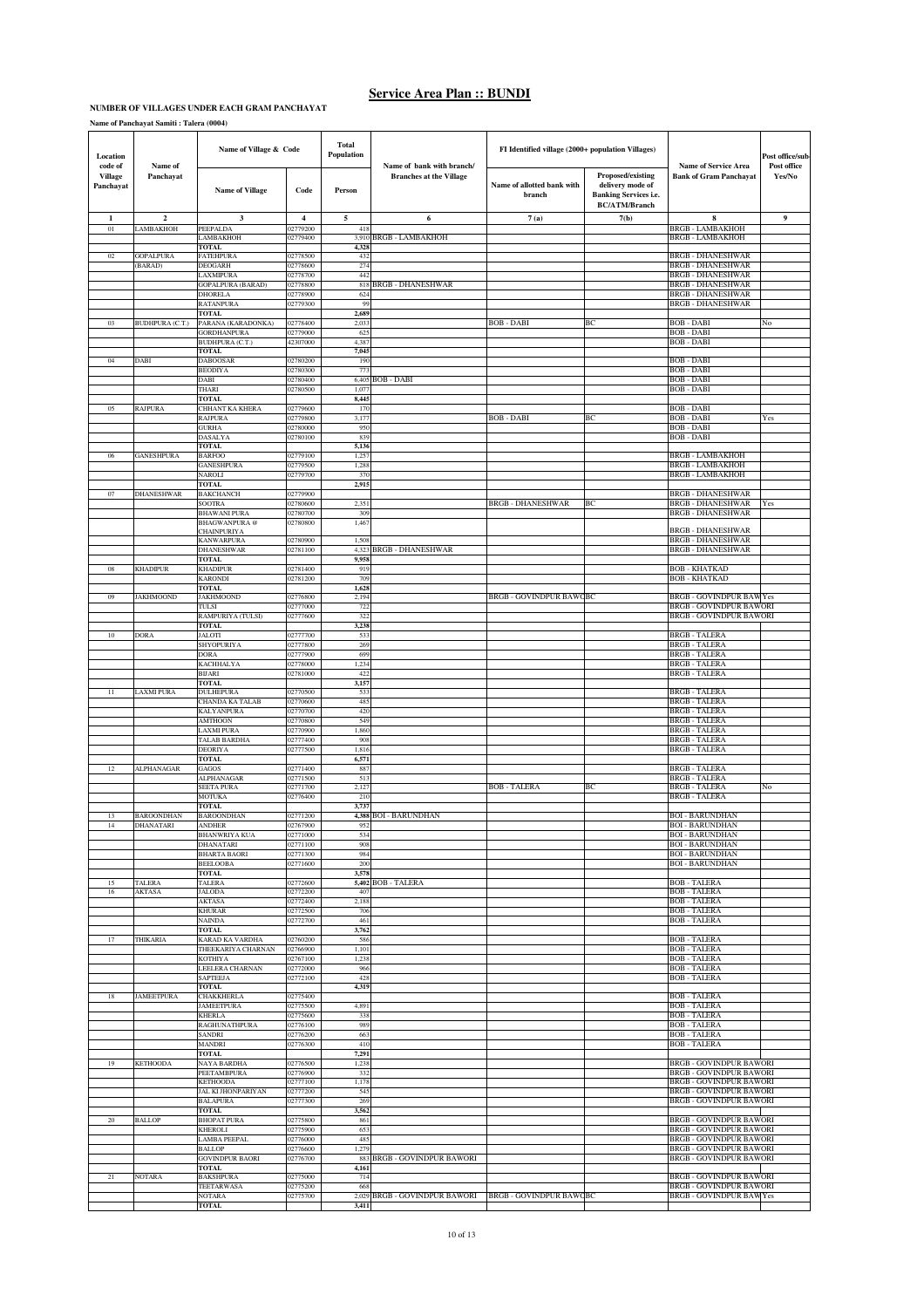| Location                               |                      | Name of Village & Code                        |                      | <b>Total</b><br>Population |                                                             | FI Identified village (2000+ population Villages) |                                                                                               |                                                                  | Post office/sub-      |
|----------------------------------------|----------------------|-----------------------------------------------|----------------------|----------------------------|-------------------------------------------------------------|---------------------------------------------------|-----------------------------------------------------------------------------------------------|------------------------------------------------------------------|-----------------------|
| code of<br><b>Village</b><br>Panchayat | Name of<br>Panchayat | <b>Name of Village</b>                        | Code                 | Person                     | Name of bank with branch/<br><b>Branches at the Village</b> | Name of allotted bank with<br>branch              | Proposed/existing<br>delivery mode of<br><b>Banking Services i.e.</b><br><b>BC/ATM/Branch</b> | <b>Name of Service Area</b><br><b>Bank of Gram Panchayat</b>     | Post office<br>Yes/No |
| $\mathbf{1}$                           | $\mathbf{2}$         | 3                                             | $\overline{4}$       | 5                          | 6                                                           | 7(a)                                              | 7(b)                                                                                          | 8                                                                | 9                     |
| 22                                     | DEHIT                | CHANDANHELI<br>SEDARI                         | 02773800<br>02773900 | 496<br>570                 |                                                             |                                                   |                                                                                               | <b>BRGB - TEERATH</b><br><b>BRGB - TEERATH</b>                   |                       |
|                                        |                      | DEHIT<br><b>TOTAL</b>                         | 02774400             | 2,990<br>4,056             | <b>BRKGB DEHIT</b>                                          | <b>BRGB - TEERATH</b>                             | <b>BRANCH</b>                                                                                 | <b>BRGB - TEERATH</b>                                            | Yes                   |
| 23                                     | <b>SEENTA</b>        | <b>MAHRANA</b>                                | 02774500             | 2,039                      |                                                             | <b>BRGB - TEERATH</b>                             | BC                                                                                            | <b>BRGB - TEERATH</b>                                            | No                    |
|                                        |                      | <b>SEENTA</b><br>SAWAR                        | 02774600<br>02774700 | 1,511<br>710               |                                                             |                                                   |                                                                                               | <b>BRGB - TEERATH</b><br><b>BRGB - TEERATH</b>                   |                       |
|                                        |                      | <b>TOTAL</b>                                  |                      | 4,260                      |                                                             |                                                   |                                                                                               |                                                                  |                       |
| $24\,$                                 | DELOONDA             | <b>DELOONDA</b><br>BINAYKA                    | 02774900<br>02774800 | 1,799<br>1,276             |                                                             |                                                   |                                                                                               | <b>BRGB - GOVINDPUR BAWORI</b><br><b>BRGB - GOVINDPUR BAWORI</b> |                       |
|                                        |                      | <b>TOTAL</b><br>KHALOONDA                     |                      | 3,075                      |                                                             |                                                   |                                                                                               |                                                                  |                       |
| 25                                     | SUWASAN              | <b>SUWASAN</b>                                | 02773300<br>02773500 | 1,040<br>3,546             | BRGB - SUNWASA                                              |                                                   |                                                                                               | <b>BRGB - SUNWASA</b><br>BRGB - SUNWASA                          |                       |
| $26\,$                                 | TEERATH              | <b>TOTAL</b><br>TEERATH                       | 02774300             | 4,586<br>3,779             | <b>BRGB-TEERATH</b>                                         |                                                   |                                                                                               | <b>BRGB - TEERATH</b>                                            |                       |
| 27                                     | GAMACH               | BHAWANIPURA                                   | 02774000             | 1,242                      |                                                             |                                                   |                                                                                               | BRGB - TEERATH                                                   |                       |
|                                        |                      | GAMACH<br>KANAN                               | 02774100<br>02774200 | 1,882<br>768               |                                                             |                                                   |                                                                                               | <b>BRGB - TEERATH</b><br><b>BRGB - TEERATH</b>                   |                       |
|                                        |                      | <b>TOTAL</b>                                  |                      | 3,892                      |                                                             |                                                   |                                                                                               |                                                                  |                       |
| 28                                     | <b>LADPUR</b>        | <b>BHOOMAKHERA</b><br>LADPUR                  | 02773100<br>02773200 | 1,269<br>2,333             |                                                             | <b>BRGB - SUNWASA</b>                             | BС                                                                                            | <b>BRGB - SUNWASA</b><br><b>BRGB - SUNWASA</b>                   | Yes                   |
|                                        |                      | GANESHPURA @ LADPURA 02773400<br>TOTAL        |                      | 3,602                      |                                                             |                                                   |                                                                                               | <b>BRGB - SUNWASA</b>                                            |                       |
| 29                                     | <b>BAJAR</b>         | <b>JALODI</b>                                 | 02772800             | 1,191                      |                                                             |                                                   |                                                                                               | <b>BRGB - SUNWASA</b>                                            |                       |
|                                        |                      | <b>BAJAR</b><br><b>DAGLAWDA</b>               | 02773700<br>02775100 | 1,698<br>788               |                                                             |                                                   |                                                                                               | <b>BRGB - SUNWASA</b><br><b>BRGB - SUNWASA</b>                   |                       |
|                                        |                      | CHHAPAWDA                                     | 02775300             | 1,80                       |                                                             |                                                   |                                                                                               | <b>BRGB - SUNWASA</b>                                            |                       |
| 30                                     | <b>BADOONDA</b>      | <b>TOTAL</b><br>THEEKARIYAN KALAN             | 02772900             | 5,484<br>1,757             |                                                             |                                                   |                                                                                               | BRGB - SUNWASA                                                   |                       |
|                                        |                      | <b>BADOONDA</b><br><b>TOTAL</b>               | 02773600             | 1,678<br>3,435             |                                                             |                                                   |                                                                                               | <b>BRGB - SUNWASA</b>                                            |                       |
| 31                                     | <b>ANTHARA</b>       | ANTHARA                                       | 02766500             | 1,889                      |                                                             |                                                   |                                                                                               | <b>BRGB - SUNWASA</b>                                            |                       |
|                                        |                      | <b>BATHWARA</b><br>TOTAL                      | 02766600             | 548<br>2,437               |                                                             |                                                   |                                                                                               | <b>BRGB - SUNWASA</b>                                            |                       |
| 32                                     | LEELERA BYASAN       | LEELERA BYASAN                                | 02766700             | 778                        |                                                             |                                                   |                                                                                               | <b>BOB - TALERA</b>                                              |                       |
|                                        |                      | PEEPALDA HADON KA<br>SATHELI                  | 02766800<br>02773000 | 833<br>1,085               |                                                             |                                                   |                                                                                               | <b>BOB - TALERA</b><br><b>BOB - TALERA</b>                       |                       |
| 33                                     | <b>JAWAHAR SAGAR</b> | <b>TOTAL</b><br><b>JAWAHAR SAGAR</b>          | 02781300             | 2,696<br>2,345             |                                                             | <b>BRGB - DHANESHWAR</b>                          | ВC                                                                                            | <b>BRGB - DHANESHWAR</b>                                         | Yes                   |
| 34                                     | GARDARA              | GOLPUR                                        | 02769400             | 353                        |                                                             |                                                   |                                                                                               | <b>BRGB - SILOR</b>                                              |                       |
|                                        |                      | KEWARIYA<br>PALKA                             | 02769500<br>02778100 | 781<br>444                 |                                                             |                                                   |                                                                                               | BRGB - SILOR<br><b>BRGB - SILOR</b>                              |                       |
|                                        |                      | GARDARA<br><b>TOTAL</b>                       | 02778300             | 2,304<br>3,882             |                                                             | <b>BRGB - BUNDI</b>                               | ВC                                                                                            | <b>BRGB - SILOR</b>                                              | Yes                   |
| 35                                     | LOICHA               | SARWAN KI JHONPARIYAN                         | 02768900             | 439                        |                                                             |                                                   |                                                                                               | <b>BRGB - SILOR</b>                                              |                       |
|                                        |                      | LOICHA<br><b>SUNDARPURA</b>                   | 02769700<br>02769800 | 982<br>535                 |                                                             |                                                   |                                                                                               | <b>BRGB - SILOR</b><br><b>BRGB - SILOR</b>                       |                       |
|                                        |                      | <b>MALIPURA</b>                               | 02769900             | 637                        |                                                             |                                                   |                                                                                               | <b>BRGB - SILOR</b>                                              |                       |
|                                        |                      | <b>HARI PURA</b><br><b>SHYAMOO</b>            | 02770200<br>02770400 | 872<br>710                 |                                                             |                                                   |                                                                                               | <b>BRGB - SILOR</b><br><b>BRGB - SILOR</b>                       |                       |
|                                        |                      | <b>GUWAR</b><br><b>TOTAL</b>                  | 02778200             | 1,386<br>5,561             |                                                             |                                                   |                                                                                               | <b>BRGB-SILOR</b>                                                |                       |
| 36                                     | <b>BHAIROOPURA</b>   | MANDAWARA                                     | 02768700             | 829                        |                                                             |                                                   |                                                                                               | <b>BRGB - SILOR</b>                                              |                       |
|                                        | <b>BARAD</b>         | MANDAWARI                                     | 02768800             | 400                        |                                                             |                                                   |                                                                                               | <b>BRGB - SILOR</b>                                              |                       |
|                                        |                      | <b>BHAIROOPURA BARAD</b>                      | 02769000             | 584                        |                                                             |                                                   |                                                                                               | BRGB - SILOR<br><b>BRGB - SILOR</b>                              |                       |
|                                        |                      | BANKI<br><b>ANOPPURA</b>                      | 02769100<br>02769200 | 214<br>460                 |                                                             |                                                   |                                                                                               | <b>BRGB - SILOR</b>                                              |                       |
|                                        |                      | PARANA (BHEELONWALA)<br>HOLASPURA             | 02769300<br>2769600  | 188<br>501                 |                                                             |                                                   |                                                                                               | BRGB - SILOR<br><b>BRGB - SILOR</b>                              |                       |
|                                        |                      | TOTAL<br>VAMANA                               |                      | 3,176                      |                                                             |                                                   |                                                                                               |                                                                  |                       |
| 37                                     | <b>NAMANA</b>        | KISHANPURA                                    | 02770100<br>02770300 | 4,219<br>52                | <b>BOB - NAMANA</b>                                         |                                                   |                                                                                               | <b>BOB - NAMANA</b><br><b>BOB - NAMANA</b>                       |                       |
| 38                                     | AMLI                 | FOTAL<br><b>GOPALNIWAS</b>                    | 02768100             | 4,744<br>565               |                                                             |                                                   |                                                                                               | BOB - NAMANA                                                     |                       |
|                                        |                      | KUMHARIYA                                     | 02768200             | 369                        |                                                             |                                                   |                                                                                               | <b>BOB - NAMANA</b>                                              |                       |
|                                        |                      | <b>BYAS BAORI</b><br>PAKAL PURIYA             | 02768300<br>02768400 | 166<br>321                 |                                                             |                                                   |                                                                                               | <b>BOB - NAMANA</b><br><b>BOB - NAMANA</b>                       |                       |
|                                        |                      | AMLI                                          | 02768500             | 753                        |                                                             |                                                   |                                                                                               | <b>BOB - NAMANA</b>                                              |                       |
|                                        |                      | <b>BIJNAWAR</b><br>PREMPURA                   | 02768600<br>02770000 | 1,000<br>539               |                                                             |                                                   |                                                                                               | <b>BOB - NAMANA</b><br><b>BOB - NAMANA</b>                       |                       |
| 39                                     | <b>RAMGANJ</b>       | TOTAL<br>RAYTA                                | 02758800             | 3,713<br>1,131             |                                                             |                                                   |                                                                                               | <b>SBBJ - BUNDI</b>                                              |                       |
|                                        |                      | <b>UMRACH</b>                                 | 02758900             | 877                        |                                                             |                                                   |                                                                                               | <b>SBBJ - BUNDI</b>                                              |                       |
|                                        |                      | <b>CHAPRAS</b><br><b>BHANWARDA</b>            | 02759000<br>02759100 | 309<br>508                 |                                                             |                                                   |                                                                                               | SBBJ - BUNDI<br>SBBJ - BUNDI                                     |                       |
|                                        |                      | <b>ITODA</b><br>RAMGANJ                       | 02759200<br>02759400 | 313<br>1,272               |                                                             |                                                   |                                                                                               | SBBJ - BUNDI<br>SBBJ - BUNDI                                     |                       |
|                                        |                      | NANAKPURIYA                                   | 02759500             | 513                        |                                                             |                                                   |                                                                                               | <b>SBBJ - BUNDI</b>                                              |                       |
| 40                                     | <b>KALPURIYA</b>     | TOTAL<br><b>KALPURIYA</b>                     | 02758500             | 4,923<br>823               |                                                             |                                                   |                                                                                               | SBBJ - BUNDI                                                     |                       |
|                                        |                      | DHOLA KI JHONPARIYAN                          | 02758600             | 718                        |                                                             |                                                   |                                                                                               | <b>SBBJ - BUNDI</b>                                              |                       |
|                                        |                      | SANKARDA<br><b>BAORI KHERA</b>                | 02758700<br>02768000 | 641<br>787                 |                                                             |                                                   |                                                                                               | <b>SBBJ - BUNDI</b><br><b>SBBJ - BUNDI</b>                       |                       |
| 41                                     | DOLARA               | <b>TOTAL</b><br><b>DOLARA</b>                 | 02759300             | 2,969<br>1,685             |                                                             |                                                   |                                                                                               | <b>ICICI - BUNDI</b>                                             |                       |
|                                        |                      | <b>BALAPURA</b>                               | 02759800             | 28                         |                                                             |                                                   |                                                                                               | <b>ICICI - BUNDI</b>                                             |                       |
|                                        |                      | <b>KUWARTI</b><br><b>BALDEOPURA</b>           | 02759900<br>02760000 | 1,011<br>639               |                                                             |                                                   |                                                                                               | <b>ICICI - BUNDI</b><br><b>ICICI - BUNDI</b>                     |                       |
|                                        |                      | SHIVSHAKTI KA KHERA                           | 02760100             | 1,143                      |                                                             |                                                   |                                                                                               | <b>ICICI - BUNDI</b>                                             |                       |
| 42                                     | <b>GUMAMPURA</b>     | <b>TOTAL</b><br><b>JARKHODA</b>               | 02767000             | 4,506<br>714               |                                                             |                                                   |                                                                                               | <b>BRGB - BUNDI</b>                                              |                       |
|                                        |                      | <b>GUMAMPURA</b><br>ALKODIYA                  | 02767300<br>02771800 | 1,539<br>1,122             |                                                             |                                                   |                                                                                               | <b>BRGB - BUNDI</b><br><b>BRGB - BUNDI</b>                       |                       |
|                                        |                      | <b>MOHEEPURA</b>                              | 02771900             | 431                        |                                                             |                                                   |                                                                                               | <b>BRGB - BUNDI</b>                                              |                       |
|                                        |                      | CHAKMOHEEPURA<br><b>TOTAL</b>                 | 02772300             | 3,806                      |                                                             |                                                   |                                                                                               | <b>BRGB - BUNDI</b>                                              |                       |
| 43                                     | <b>GADEGAL</b>       | MANGLI                                        | 02767200             | 289                        |                                                             |                                                   |                                                                                               | <b>BRGB - BUNDI</b>                                              |                       |
|                                        |                      | <b>SANWAL PURA</b><br><b>KOTKHERA</b>         | 02767400<br>02767500 | 412<br>892                 |                                                             |                                                   |                                                                                               | <b>BRGB - BUNDI</b><br><b>BRGB - BUNDI</b>                       |                       |
|                                        |                      | <b>BARKHERA</b><br><b>KHANKHERA</b>           | 02767600<br>02767700 | 443<br>664                 |                                                             |                                                   |                                                                                               | <b>BRGB - BUNDI</b><br><b>BRGB - BUNDI</b>                       |                       |
|                                        |                      | <b>GADEGAL</b>                                | 02767800             | 982                        |                                                             |                                                   |                                                                                               | <b>BRGB - BUNDI</b>                                              |                       |
| 44                                     | NEEM KA KHERA        | <b>TOTAL</b><br>NEEM KA KHERA                 | 02756500             | 3,682                      | 2,823 BRGB - NEEM KA KHERA                                  |                                                   |                                                                                               | <b>BRGB - NEEM KA KHERA</b>                                      |                       |
|                                        |                      | ONARJI KI JHONPARIYAN<br><b>MEGHARAWAT KI</b> | 02756600<br>02756700 | 311<br>1,377               |                                                             |                                                   |                                                                                               | <b>BRGB - NEEM KA KHERA</b><br><b>BRGB - NEEM KA KHERA</b>       |                       |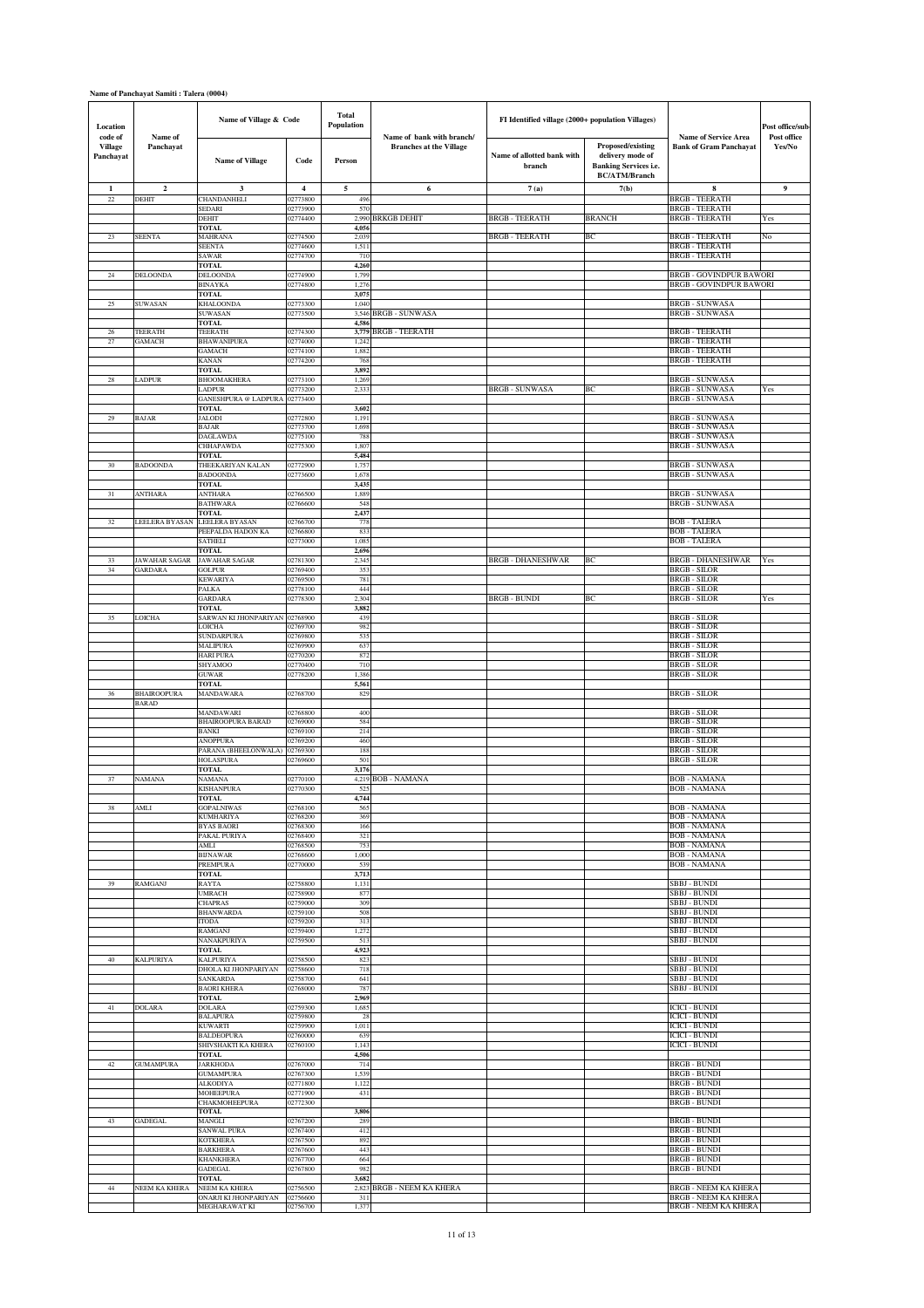| Location                               |                            | Name of Village & Code                     |                      | <b>Total</b><br>Population |                                                             | FI Identified village (2000+ population Villages) |                                                                                               |                                                              | Post office/sub-      |
|----------------------------------------|----------------------------|--------------------------------------------|----------------------|----------------------------|-------------------------------------------------------------|---------------------------------------------------|-----------------------------------------------------------------------------------------------|--------------------------------------------------------------|-----------------------|
| code of<br><b>Village</b><br>Panchayat | Name of<br>Panchayat       | <b>Name of Village</b>                     | Code                 | Person                     | Name of bank with branch/<br><b>Branches at the Village</b> | Name of allotted bank with<br>branch              | Proposed/existing<br>delivery mode of<br><b>Banking Services i.e.</b><br><b>BC/ATM/Branch</b> | <b>Name of Service Area</b><br><b>Bank of Gram Panchayat</b> | Post office<br>Yes/No |
| $\mathbf{1}$                           | $\mathbf{2}$               | 3                                          | $\overline{4}$       | 5                          | 6                                                           | 7(a)                                              | 7(b)                                                                                          | 8<br><b>BRGB - NEEM KA KHERA</b>                             | 9                     |
|                                        |                            | <b>JHONPARIYAN</b><br><b>MOHANPURA</b>     | 02756800             | 919                        |                                                             |                                                   |                                                                                               | <b>BRGB - NEEM KA KHERA</b>                                  |                       |
| 45                                     | <b>ULERA</b>               | <b>TOTAL</b><br><b>GOPALPURA</b>           | 02756900             | 5,430<br>1,209             |                                                             |                                                   |                                                                                               | <b>BRGB - NEEM KA KHERA</b>                                  |                       |
|                                        |                            | <b>ULERA</b><br>KHUNETIYA                  | 02757000<br>02757100 | 999<br>407                 |                                                             |                                                   |                                                                                               | <b>BRGB - NEEM KA KHERA</b><br><b>BRGB - NEEM KA KHERA</b>   |                       |
|                                        |                            | SEENTI<br><b>SEENTA</b>                    | 02757200<br>02757300 | 378<br>919                 |                                                             |                                                   |                                                                                               | BRGB - NEEM KA KHERA<br><b>BRGB - NEEM KA KHERA</b>          |                       |
|                                        |                            | <b>TOTAL</b>                               |                      | 3,912                      |                                                             |                                                   |                                                                                               |                                                              |                       |
| 46                                     | <b>GURHA</b><br>NATHAWATAN | <b>SHAHPURA</b><br><b>GURHA NATHAWATAN</b> | 02754800<br>02756300 | 57<br>3,239                | CICI - GURHA NATHAWATAN                                     |                                                   |                                                                                               | ICICI - GURHA NATHAWATAN<br>ICICI - GURHA NATHAWATAN         |                       |
|                                        |                            | <b>BISANPURA</b><br>TOTAL                  | 02756400             | 642<br>4,457               |                                                             |                                                   |                                                                                               | ICICI - GURHA NATHAWATAN                                     |                       |
| 47                                     | RAMNAGAR                   | <b>UMARTHOONA</b>                          | 02754900<br>02755000 | 702                        |                                                             |                                                   |                                                                                               | UCO BANK - BUNDI<br>UCO BANK - BUNDI                         |                       |
|                                        |                            | KHEROONA<br><b>CATI</b>                    | 02755100             | 968<br>614                 |                                                             |                                                   |                                                                                               | UCO BANK - BUNDI                                             |                       |
|                                        |                            | <b>BHAWANI PURA</b> @<br><b>BANGAMATA</b>  | 02755800             | 1,951                      |                                                             |                                                   |                                                                                               | UCO BANK - BUNDI<br>UCO BANK - BUNDI                         |                       |
|                                        |                            | RAMNAGAR<br><b>FOTAL</b>                   | 02755900             | 498<br>4,733               |                                                             |                                                   |                                                                                               | UCO BANK - BUNDI                                             |                       |
| $48\,$                                 | MANGAL                     | TEEKHABARA                                 | 02756100             | 397                        |                                                             |                                                   |                                                                                               | <b>BRGB-SILOR</b>                                            |                       |
|                                        |                            | MANGAL<br><b>ROOPNAGAR</b>                 | 02756200<br>02757400 | 581<br>510                 |                                                             |                                                   |                                                                                               | <b>BRGB - SILOR</b><br><b>BRGB - SILOR</b>                   |                       |
|                                        |                            | GARNARA<br><b>SHRINAGAR</b>                | 02757500<br>02757600 | 693<br>490                 |                                                             |                                                   |                                                                                               | <b>BRGB - SILOR</b><br>BRGB - SILOR                          |                       |
|                                        |                            | HAZARI BHAIROON JI KI<br><b>JHOPARIYAN</b> | 02757700             | 287                        |                                                             |                                                   |                                                                                               | <b>BRGB - SILOR</b><br><b>BRGB - SILOR</b>                   |                       |
|                                        |                            | <b>BHEEM KA KHERA</b>                      | 02757800             | 231                        |                                                             |                                                   |                                                                                               | <b>BRGB - SILOR</b>                                          |                       |
|                                        |                            | LAKHA KI JHOPARIYAN<br><b>TOTAL</b>        | 02758100             | 154<br>3,343               |                                                             |                                                   |                                                                                               | <b>BRGB - SILOR</b>                                          |                       |
| 49                                     | <b>SEELOR</b>              | <b>SEELOR</b><br><b>BHALSANVA</b>          | 02755500<br>02756000 | 177                        | 3,544 BRGB - SILOR                                          |                                                   |                                                                                               | <b>BRGB - SILOR</b><br><b>BRGB - SILOR</b>                   |                       |
|                                        |                            | <b>SALRIYA</b><br>MAHRAMPURA               | 02757900<br>02758000 | 316<br>570                 |                                                             |                                                   |                                                                                               | <b>BRGB - SILOR</b><br>BRGB - SILOR                          |                       |
|                                        |                            | RAMPURIYA                                  | 02758200             |                            |                                                             |                                                   |                                                                                               | <b>BRGB - SILOR</b>                                          |                       |
|                                        |                            | <b>KARJOONA</b><br>BHEEMPURA               | 02758300<br>02758400 | 507<br>278                 |                                                             |                                                   |                                                                                               | <b>BRGB - SILOR</b><br><b>BRGB - SILOR</b>                   |                       |
| 50                                     | <b>HATIPURA</b>            | TOTAL<br><b>ASTOLI</b>                     | 02755200             | 5,392<br>1,058             |                                                             |                                                   |                                                                                               | <b>SBI - BUNDI</b>                                           |                       |
|                                        |                            | KANJRI SILOR                               | 02755300             | 761                        |                                                             |                                                   |                                                                                               | SBI - BUNDI                                                  |                       |
|                                        |                            | RAGHUVEER PURA<br><b>HATIPURA</b>          | 02755400<br>02755600 | 537<br>583                 |                                                             |                                                   |                                                                                               | SBI - BUNDI<br><b>SBI - BUNDI</b>                            |                       |
|                                        |                            | <b>DAULAT PURA</b><br>BEEBANWA             | 02755700<br>02759600 | 349<br>405                 |                                                             |                                                   |                                                                                               | SBI - BUNDI<br>SBI - BUNDI                                   |                       |
|                                        |                            | <b>BAHADURPURA</b><br>TOTAL                | 02759700             | 498<br>4,191               |                                                             |                                                   |                                                                                               | <b>SBI - BUNDI</b>                                           |                       |
| 51                                     | LALPURA                    | LALPURA                                    | 02760300             | 982                        |                                                             |                                                   |                                                                                               | <b>BRGB - MATUNDA</b>                                        |                       |
|                                        |                            | <b>BAGDA</b><br><b>JALERA</b>              | 02760400<br>02760500 | 1,105<br>460               |                                                             |                                                   |                                                                                               | <b>BRGB - MATUNDA</b><br><b>BRGB - MATUNDA</b>               |                       |
|                                        |                            | KISHANPURA<br>SANGAWADA                    | 02764300<br>02764400 | 544<br>785                 |                                                             |                                                   |                                                                                               | <b>BRGB - MATUNDA</b><br><b>BRGB - MATUNDA</b>               |                       |
| 52                                     | <b>MATOONDA</b>            | <b>TOTAL</b><br><b>MATOONDA</b>            | 02760600             | 3,876<br>4,656             | <b>BRGB - MATOONDA</b>                                      |                                                   |                                                                                               | <b>BRGB - MATUNDA</b>                                        |                       |
|                                        |                            | <b>GANDHIGRAM</b>                          | 02760700             | 349                        |                                                             |                                                   |                                                                                               | <b>BRGB - MATUNDA</b>                                        |                       |
|                                        |                            | SHOPURIYA KI BAORI<br><b>MOTI PURA</b>     | 02760800<br>02764200 | 727<br>290                 |                                                             |                                                   |                                                                                               | <b>BRGB - MATUNDA</b><br>BRGB - MATUNDA                      |                       |
| 53                                     | NAYAGAON                   | <b>TOTAL</b><br><b>GANESHPURA</b>          | 02761500             | 6,022<br>505               |                                                             |                                                   |                                                                                               | <b>BRGB - NAYAGAON</b>                                       |                       |
|                                        |                            | KUNDALIYA<br><b>JHARBALA PURA</b>          | 02761600<br>02761700 | 578<br>608                 |                                                             |                                                   |                                                                                               | <b>BRGB - NAYAGAON</b><br><b>BRGB - NAYAGAON</b>             |                       |
|                                        |                            | NAYAGAON                                   | 02761800             | 484                        | <b>BRGB - NAYAGAON</b>                                      |                                                   |                                                                                               | <b>BRGB - NAYAGAON</b>                                       |                       |
|                                        |                            | <b>NARSINGH PURA</b><br>HARIPURA           | 02761900<br>02762000 | 809<br>803                 |                                                             |                                                   |                                                                                               | <b>BRGB - NAYAGAON</b><br><b>BRGB - NAYAGAON</b>             |                       |
|                                        |                            | <b>JNKARPURA</b><br><b>TOTAL</b>           | JZ 763900            | 1,210<br>4,997             |                                                             |                                                   |                                                                                               | BRUB - NATAUAUN                                              |                       |
| 54                                     | JAOTI KALAN                | <b>GANPATPURA</b><br><b>KATUNARA</b>       | 02760900<br>02761000 | 414<br>272                 |                                                             |                                                   |                                                                                               | <b>BRGB - MATUNDA</b><br><b>BRGB - MATUNDA</b>               |                       |
|                                        |                            | DAYALPURA                                  | 02761100             | 109                        |                                                             |                                                   |                                                                                               | BRGB - MATUNDA                                               |                       |
|                                        |                            | <b>GORDHANPURA</b><br><b>JAOTI KALAN</b>   | 02761200<br>02761300 | 423<br>1,299               |                                                             |                                                   |                                                                                               | <b>BRGB - MATUNDA</b><br><b>BRGB - MATUNDA</b>               |                       |
|                                        |                            | RAGHUNATHPURA<br>TOTAL                     | 02761400             | 313<br>2,830               |                                                             |                                                   |                                                                                               | <b>BRGB - MATUNDA</b>                                        |                       |
| 55                                     | <b>BAMBORI</b>             | <b>NANDPURA</b><br><b>JAOTI KHURD</b>      | 02764000<br>02764100 | 630<br>664                 |                                                             |                                                   |                                                                                               | <b>BRGB - NAYAGAON</b><br><b>BRGB - NAYAGAON</b>             |                       |
|                                        |                            | <b>BAMBORI</b>                             | 02764500             | 1,126                      |                                                             |                                                   |                                                                                               | <b>BRGB - NAYAGAON</b>                                       |                       |
|                                        |                            | <b>GOBARIYA</b><br>EBRA                    | 02764600<br>02766300 | 75<br>1,226                |                                                             |                                                   |                                                                                               | <b>BRGB - NAYAGAON</b><br><b>BRGB - NAYAGAON</b>             |                       |
|                                        |                            | <b>BANKA KHERA</b><br><b>TOTAL</b>         | 02766400             | 368<br>4,089               |                                                             |                                                   |                                                                                               | <b>BRGB - NAYAGAON</b>                                       |                       |
| 56                                     | <b>RAITHAL</b>             | RAITHAL<br><b>JAKHANA</b>                  | 02764700<br>02766000 | 1,696<br>1,074             |                                                             |                                                   |                                                                                               | <b>BRGB - AJETA</b><br><b>BRGB - AJETA</b>                   |                       |
|                                        |                            | MANDITYA                                   | 02766100             | 156                        |                                                             |                                                   |                                                                                               | <b>BRGB - AJETA</b>                                          |                       |
|                                        |                            | PEEPLYA<br><b>TOTAL</b>                    | 02766200             | 843<br>3,769               |                                                             |                                                   |                                                                                               | <b>BRGB - AJETA</b>                                          |                       |
| 57                                     | <b>BHAIROOPURA</b><br>OJHA | <b>BARWAS</b><br>AKHER                     | 02762100<br>02762200 | 420<br>773                 |                                                             |                                                   |                                                                                               | <b>BRGB - NAYAGAON</b><br><b>BRGB - NAYAGAON</b>             |                       |
|                                        |                            | <b>RAJWAS</b>                              | 02762300             | 599                        |                                                             |                                                   |                                                                                               | <b>BRGB - NAYAGAON</b>                                       |                       |
|                                        |                            | KHATIYARI<br><b>GUWARI</b>                 | 02762500<br>02763600 | 756<br>659                 |                                                             |                                                   |                                                                                               | <b>BRGB - NAYAGAON</b><br><b>BRGB - NAYAGAON</b>             |                       |
|                                        |                            | SAMARBA<br><b>BHAIROOPURA OJHA</b>         | 02763700<br>02763800 | 563<br>942                 | <b>BRGB-NAYAGAON</b>                                        |                                                   |                                                                                               | <b>BRGB - NAYAGAON</b><br><b>BRGB - NAYAGAON</b>             |                       |
| 58                                     | <b>KHYAWADA</b>            | <b>TOTAL</b><br>KHYAWADA                   | 02765300             | 4,712<br>1,378             |                                                             |                                                   |                                                                                               | <b>BRGB - AJETA</b>                                          |                       |
|                                        |                            | CHHAPARDA                                  | 02765400             | 400                        |                                                             |                                                   |                                                                                               | <b>BRGB - AJETA</b>                                          |                       |
|                                        |                            | HANOTYA<br>BEECHRI                         | 02765500<br>02765600 | 327<br>273                 |                                                             |                                                   |                                                                                               | <b>BRGB - AJETA</b><br><b>BRGB - AJETA</b>                   |                       |
|                                        |                            | <b>BHATONKA KHERA</b><br><b>TOTAL</b>      | 02765700             | 177<br>2,555               |                                                             |                                                   |                                                                                               | <b>BRGB - AJETA</b>                                          |                       |
| 59                                     | RIHANA                     | <b>DELUNDA</b>                             | 02764900             | 1,693                      |                                                             |                                                   |                                                                                               | <b>BRGB - AJETA</b>                                          |                       |
|                                        |                            | <b>RIHANA</b><br><b>BAGLI</b>              | 02765100<br>02765200 | 1,357<br>286               |                                                             |                                                   |                                                                                               | <b>BRGB - AJETA</b><br><b>BRGB - AJETA</b>                   |                       |
|                                        |                            | CHHAWANI<br><b>GOGPURA</b>                 | 02765800<br>02765900 | 1,061<br>491               |                                                             |                                                   |                                                                                               | <b>BRGB - AJETA</b><br><b>BRGB - AJETA</b>                   |                       |
| 60                                     | AJETA                      | <b>TOTAL</b><br>RAMPURIYA(DHOLA)           | 02763500             | 4,888<br>1,306             |                                                             |                                                   |                                                                                               | <b>BRGB - AJETA</b>                                          |                       |
|                                        |                            | <b>AJETA</b><br>LOHLI                      | 02764800<br>02765000 | 507                        | 2,286 BRGB - AJETA                                          |                                                   |                                                                                               | <b>BRGB - AJETA</b><br><b>BRGB - AJETA</b>                   |                       |